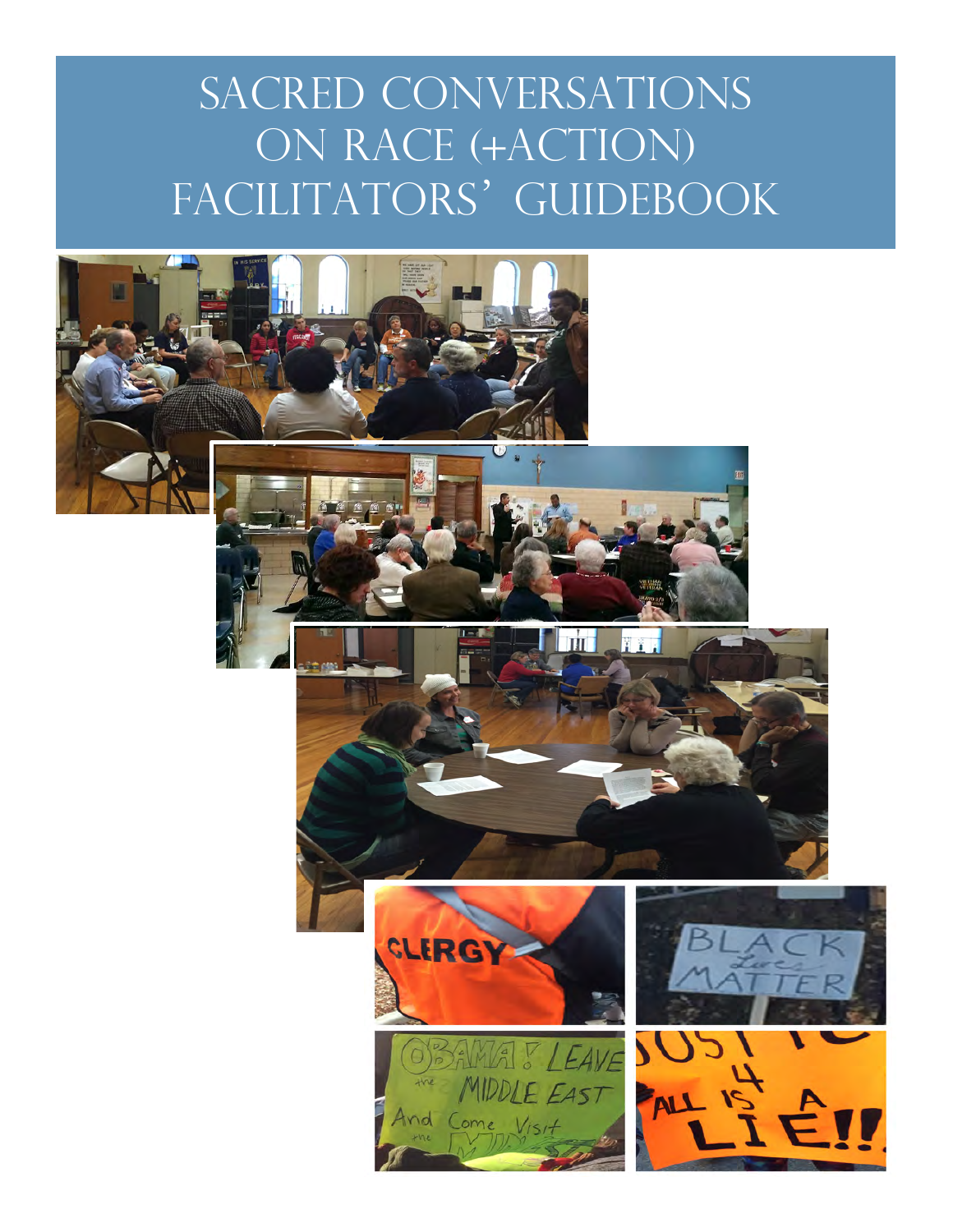# SACRED CONVERSATIONS ON RACE (+ACTION)

## **Table of Contents**

| For <i>word</i> 3 |
|-------------------|
|                   |
|                   |
|                   |
|                   |
|                   |
|                   |
|                   |
|                   |
|                   |
|                   |
|                   |
|                   |
|                   |
|                   |
|                   |
|                   |

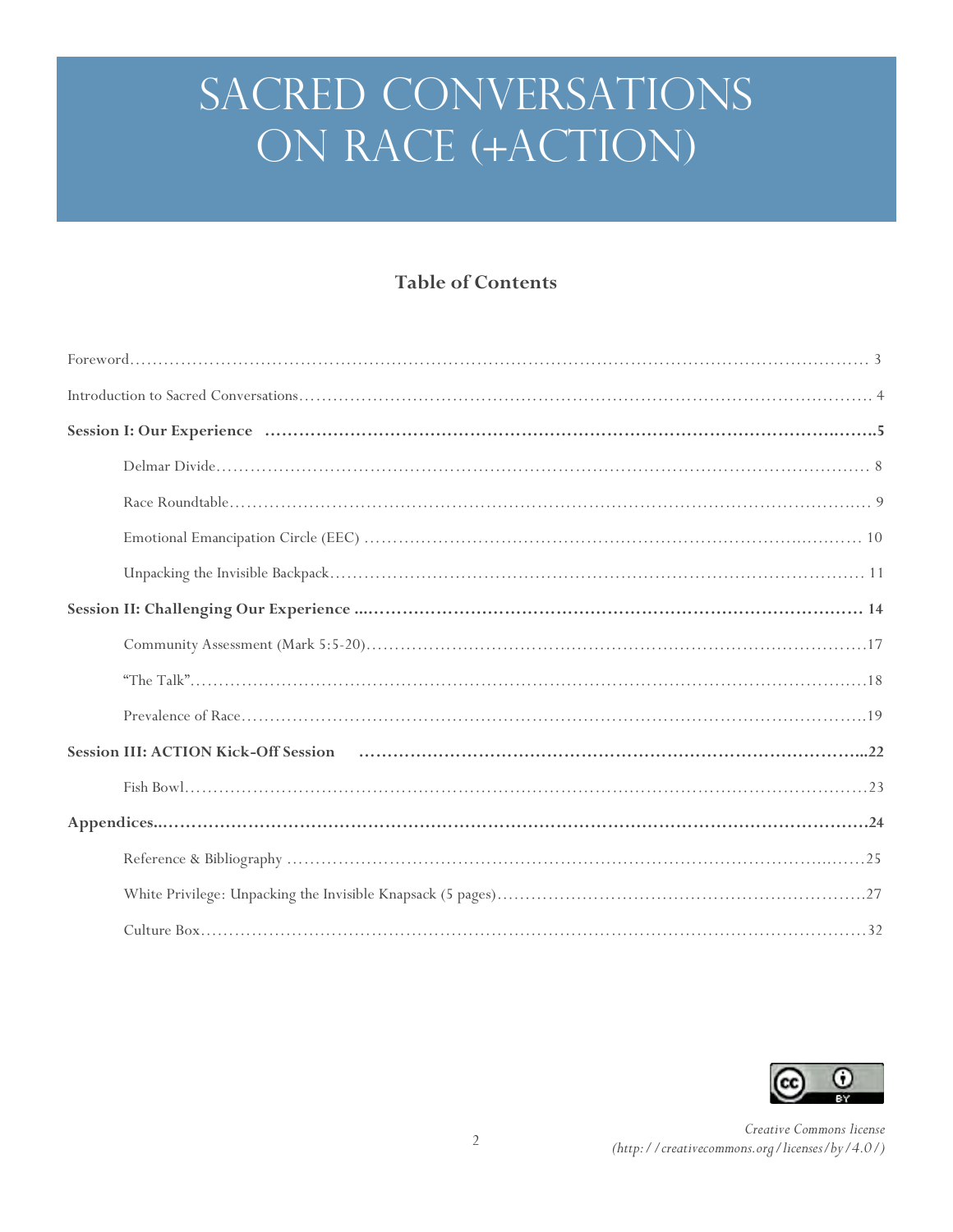# **FOREWORD**



Gamaliel is excited to present our network with this facilitators' guide for Sacred Conversations on Race (+**Action**) as a resource congregations and other institutional members can use to ground our work in a more sophisticated understanding of race and an approach to structural racism -- race prejudice plus the abuse of power that has been built in to many of our systems and institutions. Our St. Louis affiliate Metropolitan Congregations United (MCU) developed this approach as part of their response to crisis after police killed Mike Brown in Ferguson, Missouri on August 9, 2014.

Helping community and faith leaders to process experiences with race and racism was pivotal to engaging their congregations to move toward action. As a result of these conversations, members of more than 50 congregations have begun to act to improve county executive offices, municipal courts, police departments, prisons, schools and beyond through allocating new resources for students, reforming laws about imprisonment for debts to area municipalities, and more. The process developed offers a good fit and will prove helpful to affiliates across the country, we believe.

The leaders of MCU engaged clergy, congregants, and community members to test and develop the facilitations. Then they trained facilitators and facilitated Sacred Conversations with more than 50 congregations. Finally, they updated, streamlined and communicated the information for all of us. We would like to acknowledge the continued efforts and hard work of the MCU leadership as well as the staff for developing this process: Director David Gerth organizers Susan Sneed and Brittini Gray, as well as administrator Will Curry and Washington University of St. Louis George Warren Brown School of Social Work intern Marquisha Lawrence for their hard work in developing Sacred Conversations **(+Action**). Marquisha translated the guide from a St. Louis-specific document guide to a resource for the Gamaliel network as a whole.

Others who helped with developing this facilitator's guide whom MCU gratefully acknowledges for their wisdom and support are Laura Barrett, Heather Hageman, Amy Hunter, Angela James, Gordon Mayer, and Charlene Sinclair. They challenged MCU to think critically and anticipate the needs of the congregants. Additionally, we acknowledge Paula Cooper of Curby Memorial Presbyterian Church of St. Louis, MO, who was hospitable in opening the church as the facilitations were shaped and tested with community members and clergy.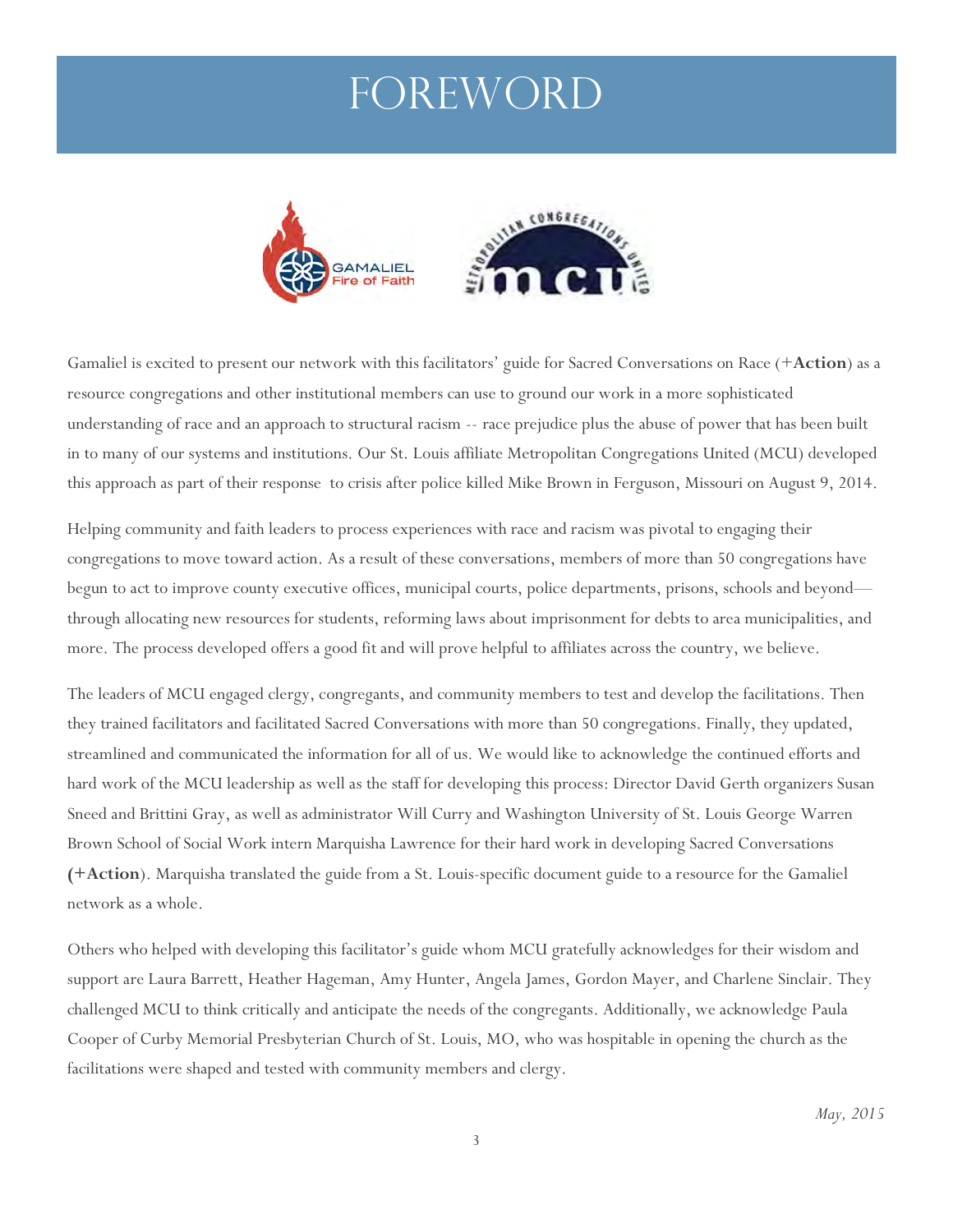## **SACRED CONVERSATIONS ON RACE (+ACTION) for Congregations and Faith Organizations**

## **OBJECTIVES**

- Create a safe space for congregations and faith organizations to begin exploring the issues and implications that prejudice, power, and privilege have on issues of race and racism.
- Facilitate targeted open dialogue about reflecting on experiences, expanding awareness and connecting with the experiences of others.
- Take action together, across geographic and racial boundaries.
- Become a community undivided.

## **TIMELINE Conversations in Congregations**

## **OPTION 1: 6 sessions over 2 months**

Conversation Kick-Off Session 1: 2 hours Session 1 Reflection (2 hours) Session 2: 2 hours Session 2 Reflection (2 hours) ACTION Kick-Off

## **OPTION 2: 4 sessions over 2 months**

Conversation Kick-Off Session 1: 4 hours Session 2: 4 hours ACTION Kick-Off



## **Introduction to Sacred conversations**

*Sacred Conversations on Race (+Action) was designed to support congregations and faith organizations as they broach difficult but necessary conversations centered on racial tensions. These conversations will lead to ACTION led by better-informed and more self-aware people.*

The killing of 18-year-old, African-American male Michael Brown, on Saturday, August 9, 2014 in Ferguson, MO, by a white police officer, Darren Wilson, sparked the St. Louis area and the entire world—for better or worse. Before this tragic event, there was a concern to discuss the implications and remnants of systemic racism. However, tensions and the need for these conversations have risen. This conversation will likely be tense and expose many emotions between both the facilitator and the participants.

With a community in need of understanding, healing and great systemic change, the conversation must begin. As the conversations begin, it is our hope that it will be easier to understand the plight of others, have your stories heard and begin to work together for an undivided community through the work of justice.

This shift should lead to action after every conversation. No matter how large or small the action, we must not sit back and let our interactions and feelings about each other or the privilege of one group over another continue to be the norm.

This framework supports congregational and organizational leaders to facilitate these conversations.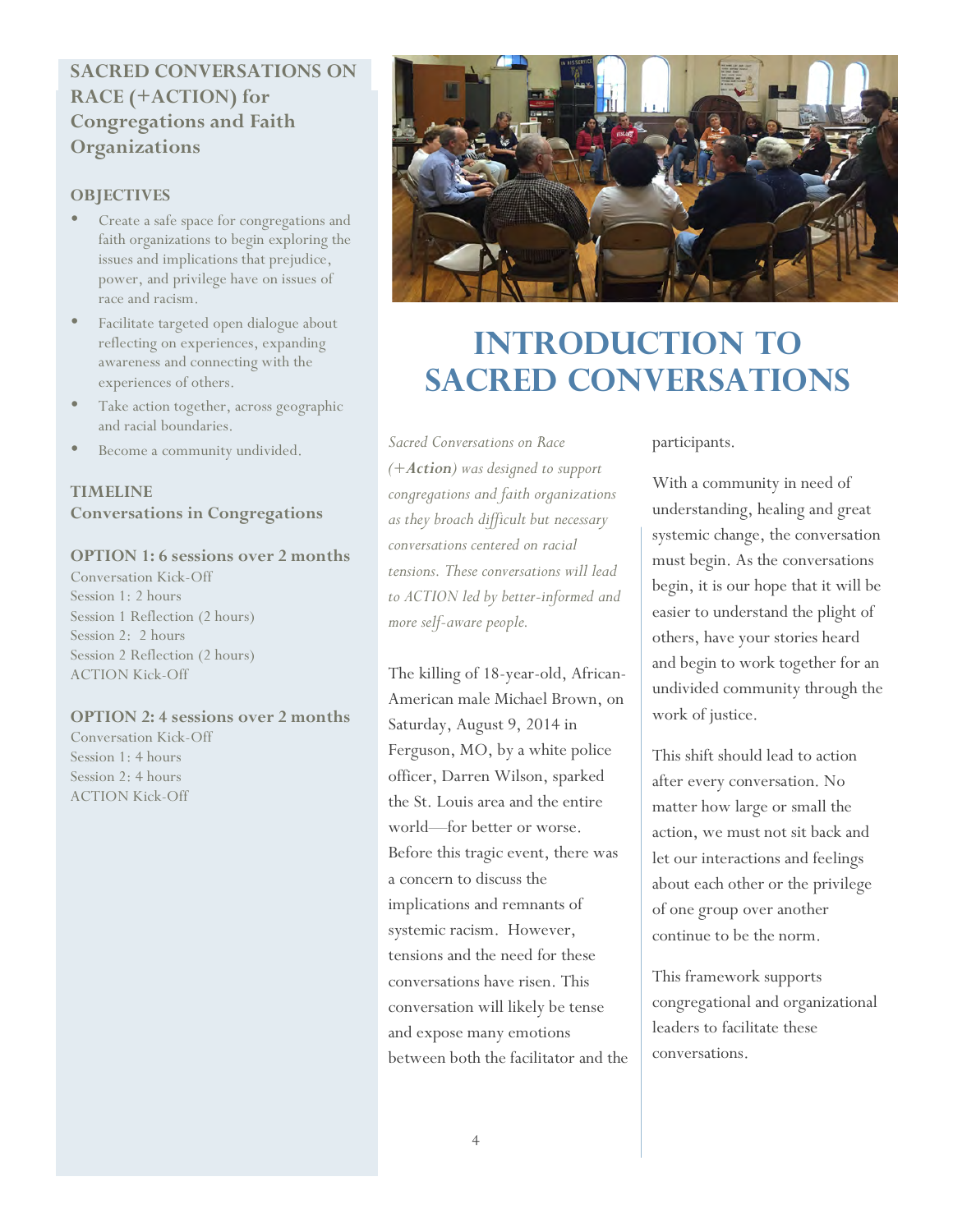## **SACRED CONVERSATIONS ON RACE (+ACTION)**

## **SESSION 1 GOALS**

- Establish in-group initial trust.
- Reflect on our own experiences of race.

## **ACTIVITIES Option 1 (Recommended): Session 1**

- Introductions/Reflections/ Prayer (15 min)
- Ground Rules & Definitions (15 min)
- Delmar Divide (30 min)
- Race Roundtable (50 min)
- Evaluation (10 min)

## **Session 2 within 2 weeks**

- Intro/Prayer (5 min)
- EECs (50 min)\* or White Privilege (50 min)\*\*
- Group Reflection (55 min)
- Evaluation (10 min)

## **Option 2:**

- Introductions/Reflections/ Prayer (15 min)
- Ground Rules & Definitions (15 min)
- Delmar Divide (30 min)
- Race Roundtable (50 min)
- Break (10 min)
- EECs (50 min)\* or White Privilege (50 min)\*\*
- Group Reflection (60 min)
- Evaluation (10 min)

*\*Predominately black congregations should use this option.* 

*\*\*Predominately white congregations should use this option.* 

*(In either case, if there is a mixed congregation, facilitators can decide which activity works best. \*\*\*Within 2 weeks of the session, it is recommended that there be a reflection group.*



## **Session I: Our experience**

The initial session will center on exploring one's own experience with race and culture.

There will likely be some hesitation and skepticism within the process. However, each activity will allow the participants to get deeper into the experience. Opening up within the introduction and reflection section will give the participants a framework to share their own stories. Therefore, go as deep as you can within the realm of the objectives.

Pre-session Homework:

1) Read "Unpacking the Invisible Knapsack" by Peggy McIntosh (https://www.isr.umich.ed u/home/diversity/resource s/white-privilege.pdf)

## TIPS

- Be sure everyone's story or experiences are validated (i.e. if you thank one person for sharing his/her story, thank everyone.)
- Everyone will not share as deeply but try to encourage people to be honest.
- Facilitators should discuss and plan all sections of the session beforehand.
- Each facilitator should have a significant part in the session, while playing to his or her own strengths.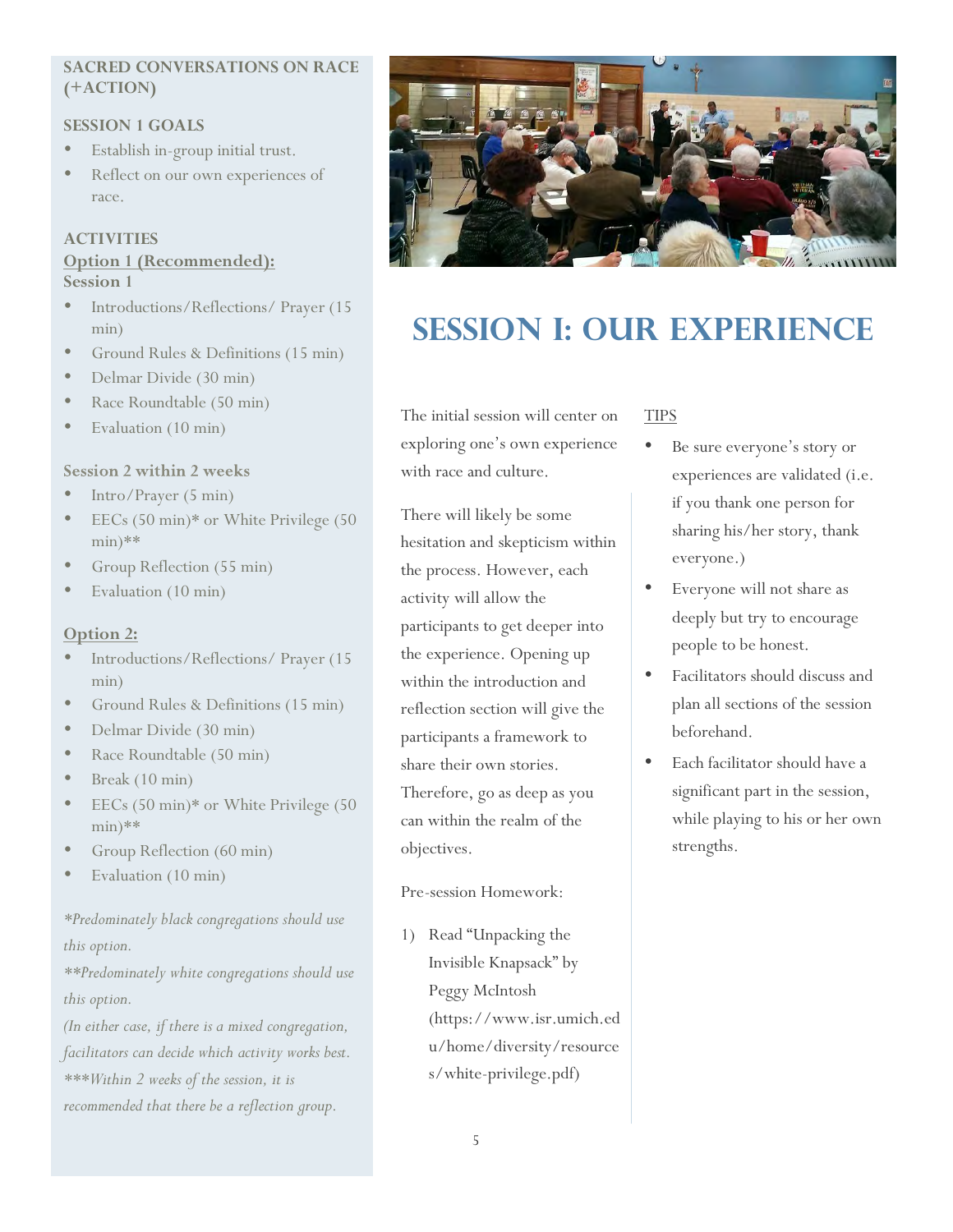#### **ACTIVITY: INTRODUCTION/ REFLECTION/ PRAYER**

Time Allotted: 15 MIN

**Purpose:** Facilitators will create a safe space for participants to begin conversations on race. With an emphasis on sacredness, each session will begin with reflection and prayer.

#### **Activity**

- Participants will sign in on a sign-up sheet.
- Participants will be sitting within their seats, preferably a circle to ensure all participants can see each other.
- **Introduction:** Begin with facilitators introducing themselves via stating their names and any other relevant information (i.e. hope for the session, initial feelings, etc.).
- ICEBREAKER: Go around and have everyone say their name only. Then, have them pair up with someone that they do not know. Allow for 3 minutes for them to "interview" each other. After the 3 minutes are over, have the other person introduce their partner and say 2 things that they learned about their partner.
- **Reflection:** One facilitator should provide a theological reflection based on scripture, such as Numbers 12:1-11 and Romans 10:11- 12. These are two scriptures that allude to concerns with racism. These scriptures can be connected to a time in the facilitator's life, Ferguson, or any story that connects to race.
- **Prayer:** an extemporaneous prayer or the Social Justice Lord's Prayer (see session 3: Introduction/Reflection/Prayer).

#### **Resources Needed**

- 1-2 Facilitators
- Sign-in sheet
- Pens
- Name Tags (if necessary)

#### **FACILITATOR TIPS**

#### **INTRODUCTIONS**

- Introductions should include a brief introduction of the session. Participants feel more comfortable when they know what to expect.
- As people come in, even after the introduction time, be sure to acknowledge the new participants and have them introduce themselves to the group.

#### **REFLECTION**

- Be brief (5-7 min.) with the reflection or story that you share.
- Planned reflections or a poem can be used within the reflection as well. However, it must be centered on race and racism.

#### **PRAYER**

- Do not forget to pray. After the reflection, the prayer creates an even more sacred space to have the conversation ahead.
- If an extemporaneous prayer is chosen, please be sure to keep it brief.
- It is often best to have one of the participants or clergy pray, as it gets the participants involved early.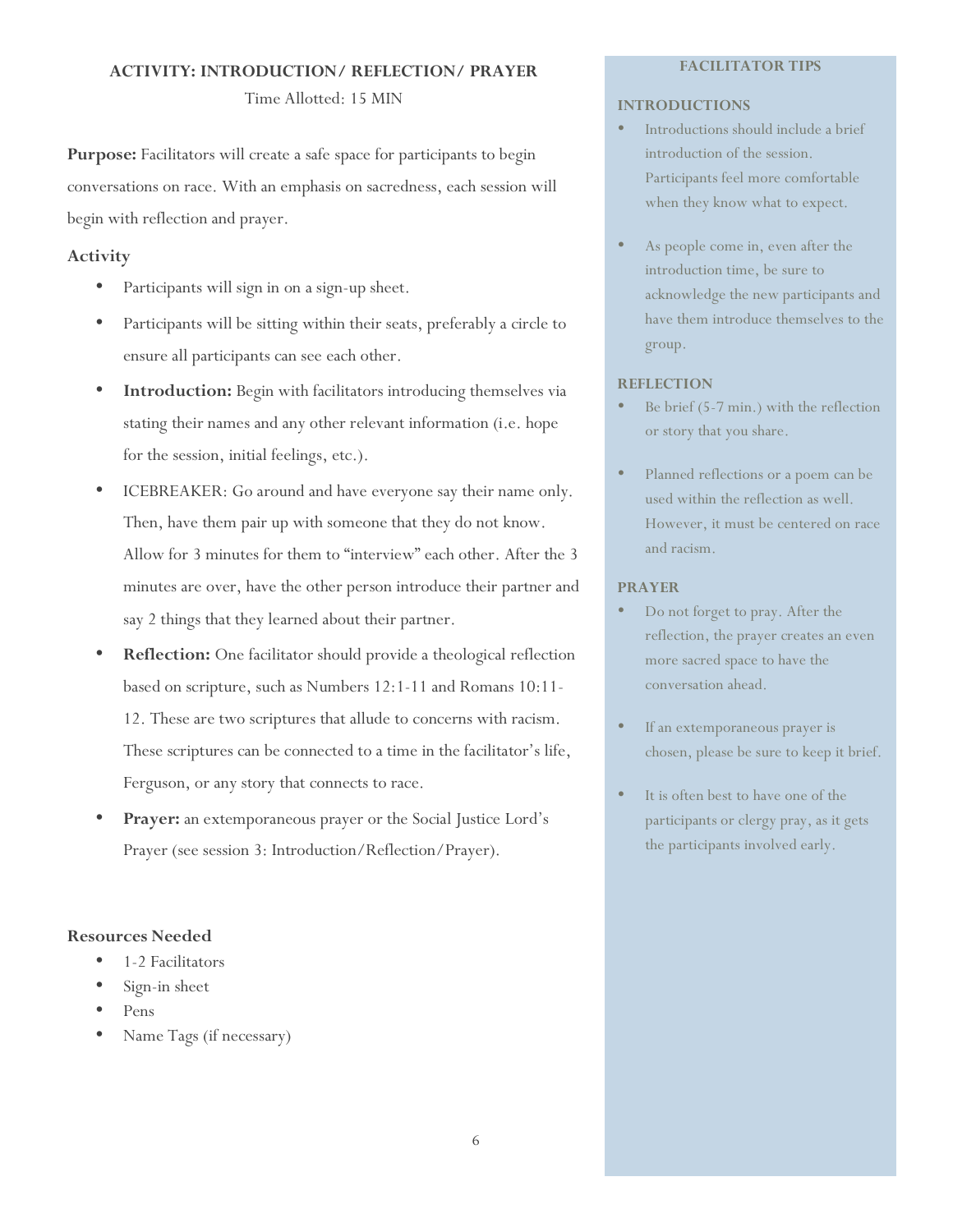## **ACTIVITY: GROUND RULES**

Time Allotted: 15 MIN

Purpose: Facilitators will guide participants in creating standard rules of engagement for the conversation. Additionally, the facilitators will set the stage for the conversations.

## **Activity**

- Stand at a flip chart to write down the rules that the participants determine to be their standard rules of engagement.
- **Ground Rules:** Begin with facilitators introducing themselves via stating their names and any other relevant information (i.e. congregation, hope for the session, initial feelings, etc.).

## **Resources Needed**

- 1 facilitator
- Flip chart
- **Markers**

#### **FACILITATOR TIPS**

#### **INTRODUCTIONS**

• If someone comes in late, be sure to let him or her introduce him or herself.

### **GROUND RULES**

- If the participants are having difficulty providing ground rules, ask questions, such as: 1) What would make you share more comfortably? 2) What rules have you used in other facilitations or conversations?
- Remind the participants that these will be the working rules that they will have an opportunity to update within each session.
- Keep the rules in a safe space for next time.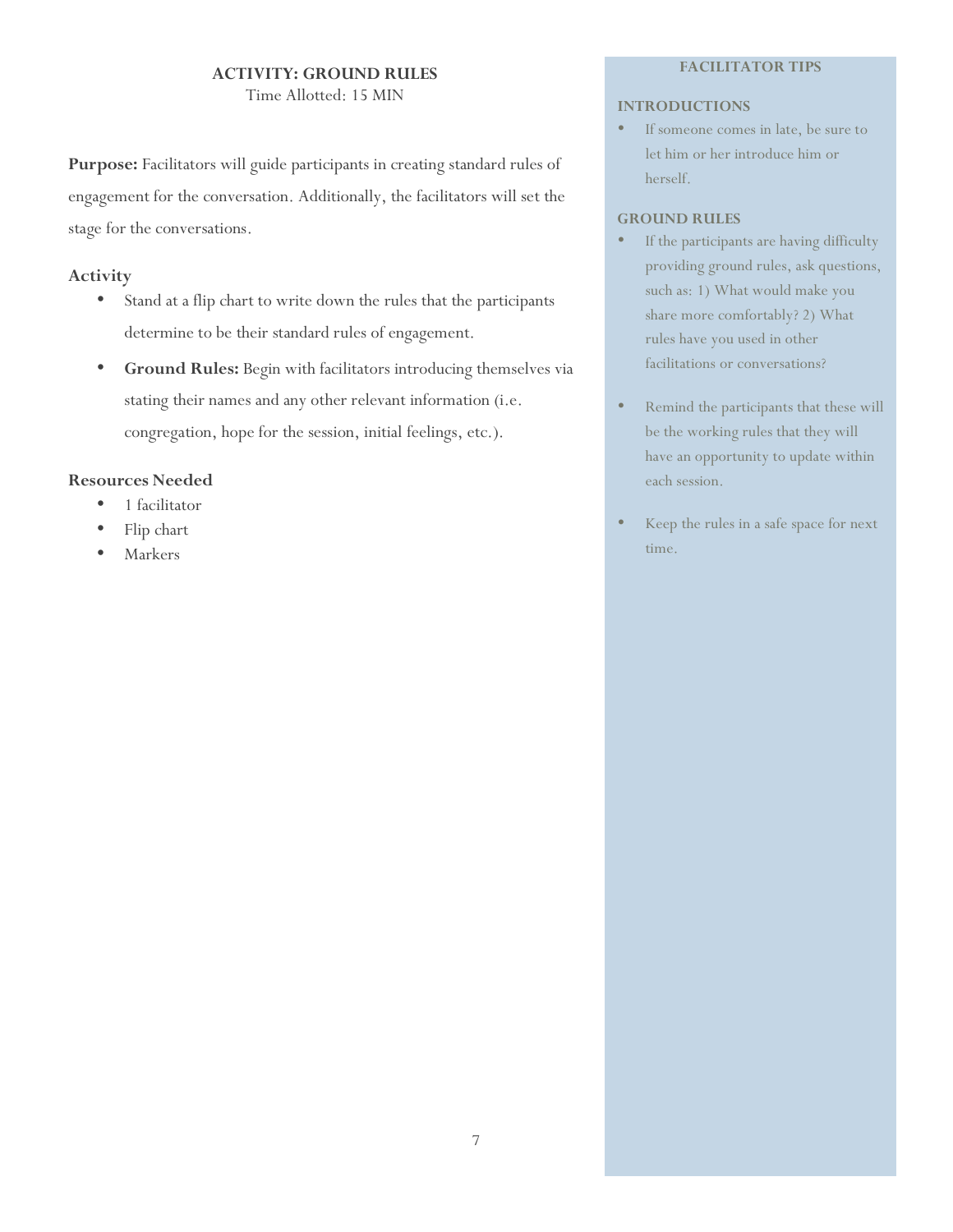#### **ACTIVITY: DELMAR DIVIDE**

Time Allotted: 30 MIN

Purpose: Facilitators will educate participants on one of the United States most segregated locations. Participants will have the opportunity to reflect on their own.

## **Activity**

- Facilitator will show the Delmar Divide video, which should take 4 minutes to view http://www.bbc.com/news/magazine-17361995 - show the film clip (5 min) or GOOGLE—BBC Delmar Divide and select Cross a St. Louis Street that Divides Communities.
- Begin the discussion with all of the participants sitting in a circle. Each participant should be able to see all other participants.
- Draw the following below on the flip chart (5 min):

## DELMAR

\_\_\_\_\_\_\_\_\_\_\_\_\_\_\_\_\_\_\_\_\_\_\_\_\_\_\_\_

 $\overline{\phantom{a}}$  , where  $\overline{\phantom{a}}$ 

- Ask the participants to help you recall the data for the North and South sides of Delmar. As the numbers are called out write it on the board, on its respective side of Delmar.
	- o Median Home Value (N: \$73,000; S: \$335,000)
	- o Median Household Income (N: \$18,000; S: \$50,000
	- o Bachelor Degrees (N: 10%; S: 70%)
	- o Race distribution (N: 98% African American; S: 73% White)
- Begin the discussion with the following questions (20 min) :
	- o How many of you have seen this video?
	- o Was there anything that surprised you?
	- o What were your reactions about the 1917 laws of dividing people and them being maintained today?
	- o How do assumptions/stereotypes affect our own city?
	- What do you think we can do about the racial & class disparities in our own city?

## **Resources Needed**

- 2 Facilitators—1) write stats on flipchart; 2) guide discussion
- Flip chart
- **Markers**
- TV/Screen (to show the video online)

#### **FACILITATOR TIPS**

- Systematic segregation and injustice does not happen by individuals making one or two bad decisions, but systematically from government officials through laws, covenants, etc.
- St. Louis is known for its intentional segregation through:
	- 1) Covenant restrictions—legal obligations written into a property deed by the seller. In St. Louis, some neighborhoods had covenants that restricted buyers from selling their homes to African American families. (Made legal in 1923)
	- 2) The Delmar Divide was intentionally, legally, and systematically created through segregated city hospitals, public transit declines as streetcars were obsolete and highways were built further separating the city.

#### **DISCUSSION**

- Remember that the questions are guides. If the facilitator(s) are wondering about something that could increase the depth of the discussion, he or she should insert the question.
- Ensure that everyone puts his or her voice in the room.
- If there is a diverse crowd, be sure that one race is not taking over the conversation.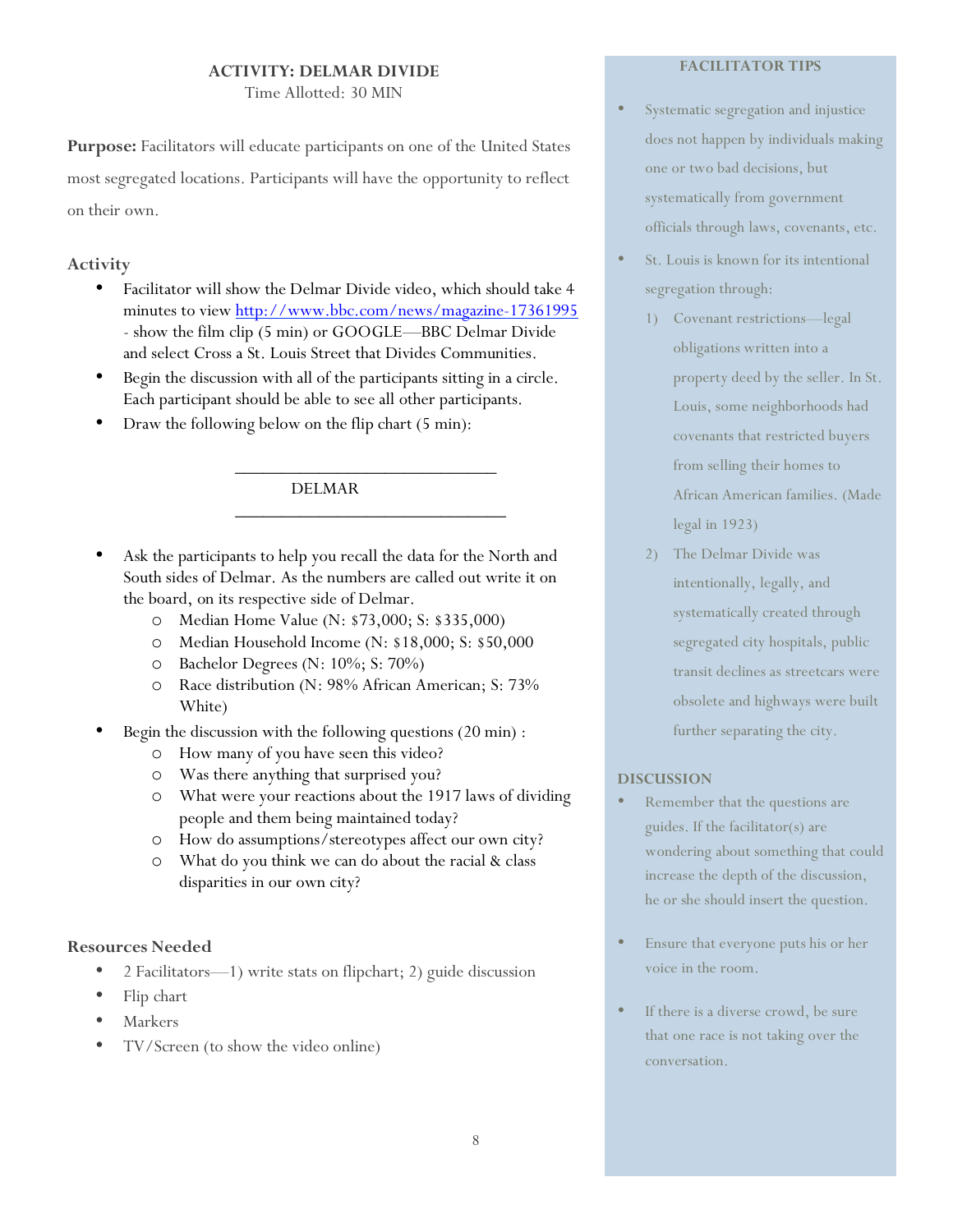## **ACTIVITY: RACE ROUNDTABLE Time Allotted:** 50 MIN

**Purpose:** Facilitators will provide a space for the participants to find new

ways of viewing themselves and dispelling lies told about and to them

## **Activity**

- Facilitator will show the Race Roundtable-Part 2 video from The Journey Church in St. Louis, which should take 22 minutes to view https://www.youtube.com/watch?v=BsJYPV\_BzzM- show the film clip or YOUTUBE—Race Roundtable Part 2- Ferguson, Race & Privilege.
- Begin the discussion with all of the participants sitting in a circle. Each participant should be able to see all other participants.
- Facilitator should lead the discussion of reflection centered on the following questions (20-30 minutes):
	- o How did it feel looking at the video?
	- o What stood out to you, while watching the video?
	- o What statements or scenarios did you identify?
	- o Which statements or scenarios were hard for you to hear on the video?
	- o Were you encouraged to think or do something differently in your life?
	- o What that are your thoughts?

## **Resources Needed**

- 1 Facilitator
- Copies of the article
- Technology to show YouTube video: https://www.youtube.com/watch?v=BsJYPV\_BzzM
- Pens

### **DISCUSSION**

- Remember that the questions are guides. If the facilitators are wondering about something that could increase the depth of the discussion, they should insert the question.
- Do not allow the participants to stay on the surface or to speak externally (i.e. if they discuss others, ask: "When was a time that that happened to you?").
- Ensure that everyone puts his/her voice in the room.
- If there is a diverse crowd, be sure that one race is not taking over the conversation.
- Be conscious of time. If you are short on time, be sure to only ask 3 or 4 people to give responses.
- If there is more time, then this activity can be expanded upon with more questions, story telling, etc.

Video from © The Journey Church-St. Louis, 2014 via YouTube. The Journey Church in St. Louis is not a part of Sacred Conversations, but made public their internal conversation.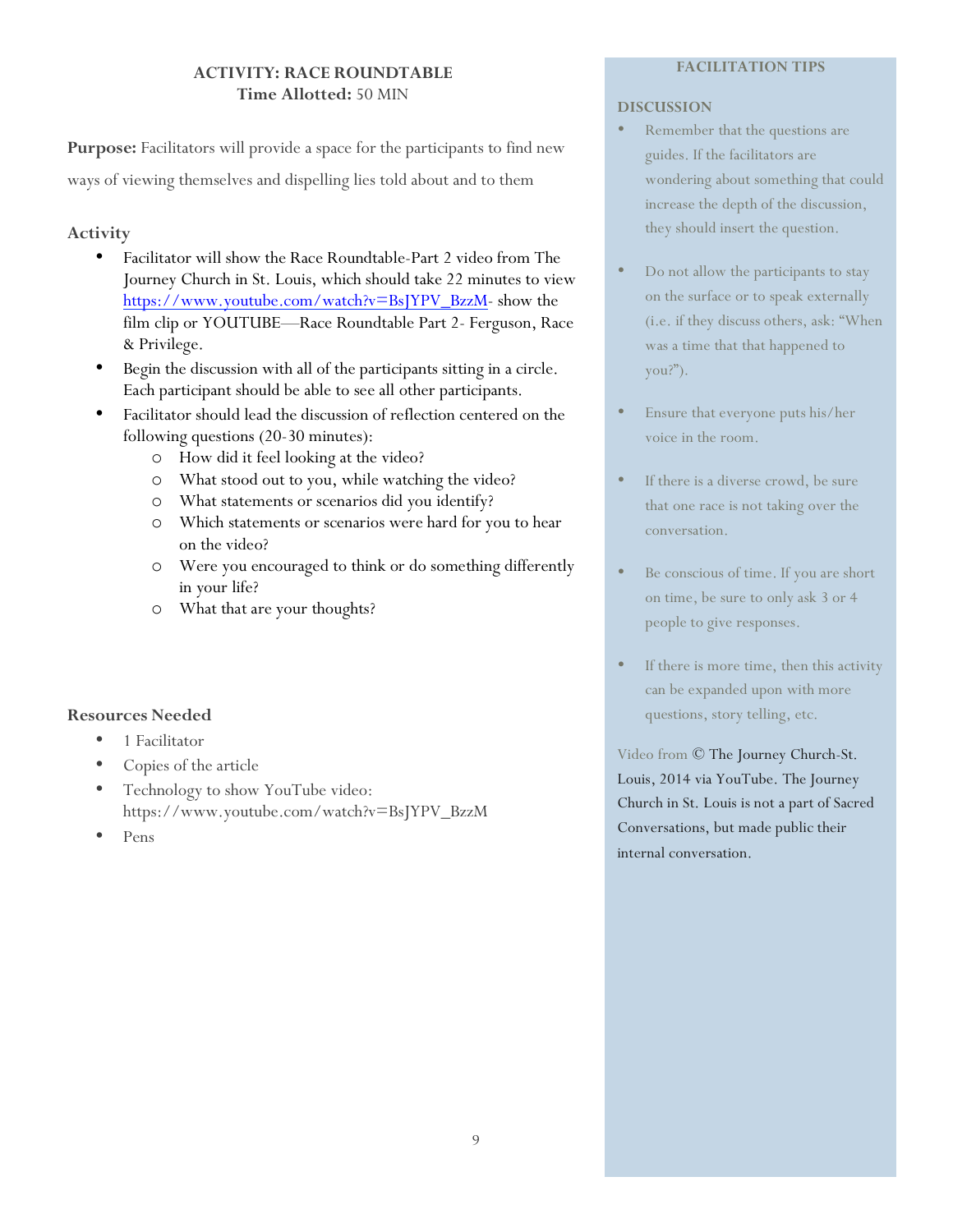## **\*ACTIVITY: EMOTIONAL EMANCIPATION CIRCLE (EEC)** Time Allotted: 60 MIN

**Purpose:** Facilitators will provide a space for the participants to find new ways of viewing themselves and dispelling lies told about and to them, using the Emotional Emancipation Circle approach.

## **Activity**

- Participants will break into groups of approximately 3-5 people (5 MIN).
- Participants will use a large piece of paper to write out 4 parts (25 MIN):
	- o **PART I:** 2-3 lies that have been told to them (those noted earlier can be utilized).
	- o **PART II:** How/Where is the lie spread?
	- o **PART III:** How this lie affected you?
	- o **PART IV:** Let's tell the truth.
- Each group will report on 1 of their lies and go through all 4 parts centered on the lie that they presented. The facilitators will write down the lies on a large piece of paper or board (20 MIN).
- Facilitator should lead a discussion of reflection centered on the following questions (30 MIN):
	- o How did it feel doing that activity?
	- o Were there any new definitions or concepts that were presented to you today? How do you feel about that definition or concept?
	- o What made you most uncomfortable?
	- o What do these lies mean to you, personally?

## **Resources Needed**

- I Facilitator
- Large paper
- **Markers**

#### **FACILITATOR TIPS**

**OPTION 1: Use this activity as the first exercise after the guided reflection. For now, skip to the evaluation section.**

**OPTION 2: Incorporate this option during the 1st session.**

#### **ACTIVITY**

- Encourage participants to note lies and/or experiences that have not been noted. This allows for an increased number of experiences shared.
- Encourage people to engage in their experiences and remind them to connect to their feelings about them.

#### **DISCUSSION**

- Remember that the questions are guides. If the facilitators are wondering about something that could increase the depth of the discussion, they should insert the question.
- Ensure that everyone puts his/her voice in the room. As the discussion goes on, please be sure to ask for questions from people who have not spoken yet.
- If there is a diverse crowd, be sure that one race is not taking over the conversation.

Adapted from © The Seven Emotional Emancipation Circle (EEC) by the Association of Black Psychologists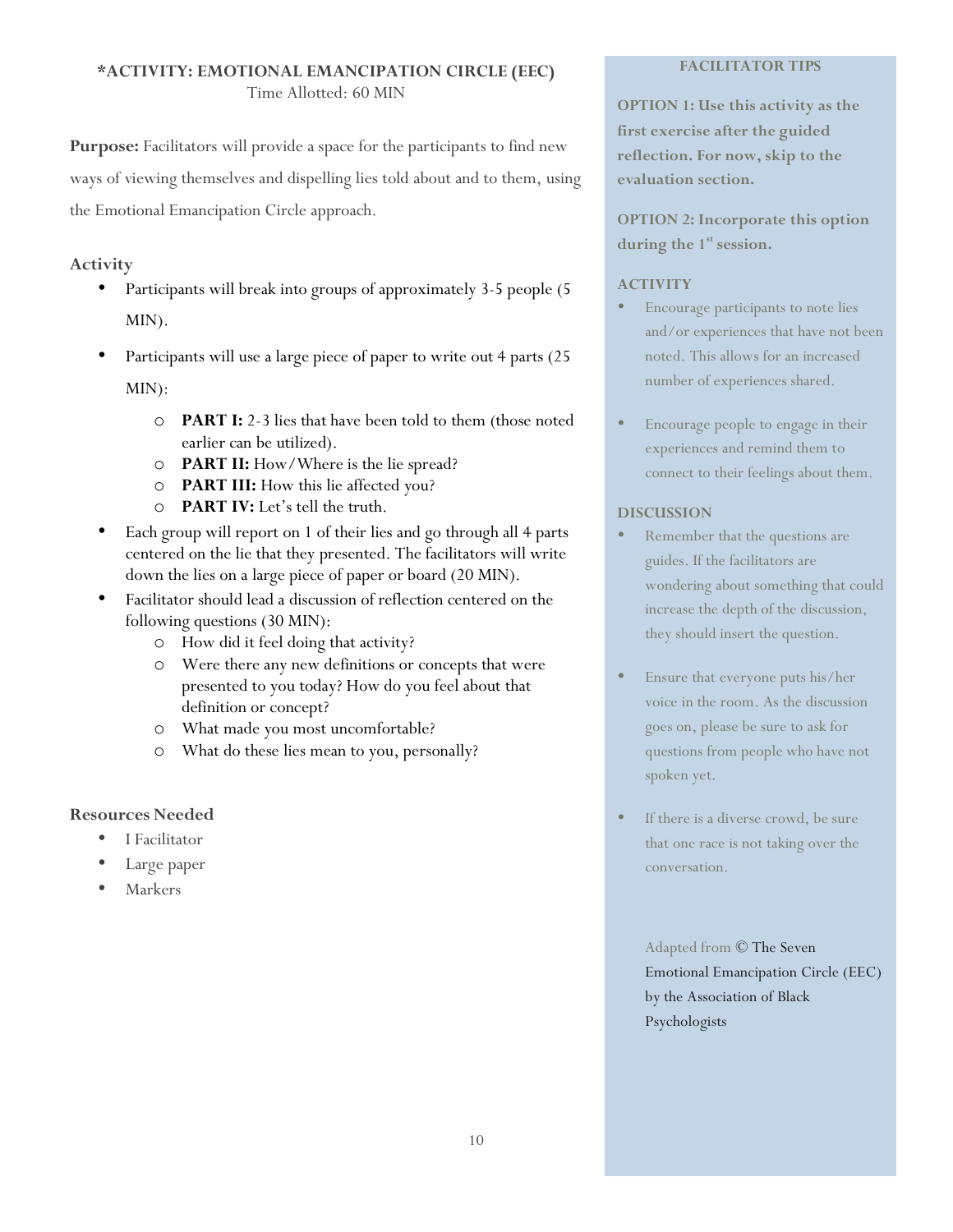## **\*\*WHITE PRIVILEGE: Unpacking the Invisible Knapsack** Time Allotted: 60 MIN

Purpose: Facilitators will have the opportunity to delve into the concept of white privilege. This will reveal the basis of many forms of racial discrimination.

## **Activity**

- Participants will be seated in a circle or at tables. Ideally, the participants will face each other.
- Participants will be expected to have read the article prior to the session.
- If more than a third of the participants did not read the article, allow 10-15 minutes for the participants to read the article. Remind them to read and circle the statements that she/he identified with from the list of white privileges.
- Facilitator should lead the discussion of reflection centered on the following questions (40-60 minutes):
	- o How did it feel reading the article?
	- o What stood out to you, while reading the article?
	- o How many of McIntosh's statements did you identify with?
	- o Which statements were hard for you to circle?
	- o Were you encouraged to think or do something differently in your life?
	- o What thoughts are you having now about white privilege?

## **Resources Needed**

- 1 Facilitator
- Copies of the article
- Pens

#### **FACILITATOR TIPS**

**OPTION 1: Use this activity as the first exercise after the guided reflection. For now, skip to the evaluation section.**

**OPTION 2: Incorporate this option during the 1st session.**

### **PRE-SESSION**

- The "White Privilege: Unpacking the Invisible Knapsack" (5 pages) should be distributed prior to the first session. The article is located in the appendix.
- Participants should reflect on: 1) how she/he felt reading the article; and 2) highlight lines that in the article that stand out.

#### **DISCUSSION**

- Remember that the questions are guides. If the facilitators are wondering about something that could increase the depth of the discussion, they should insert the question.
- Ensure that everyone puts his/her voice in the room. As the discussion goes on, please be sure to ask for questions from people, who have not spoken.
- If there is a diverse crowd, be sure that one race is not taking over the conversation.

Adapted from Peggy McIntosh's "White Privilege: Unpacking the Invisible Knapsack"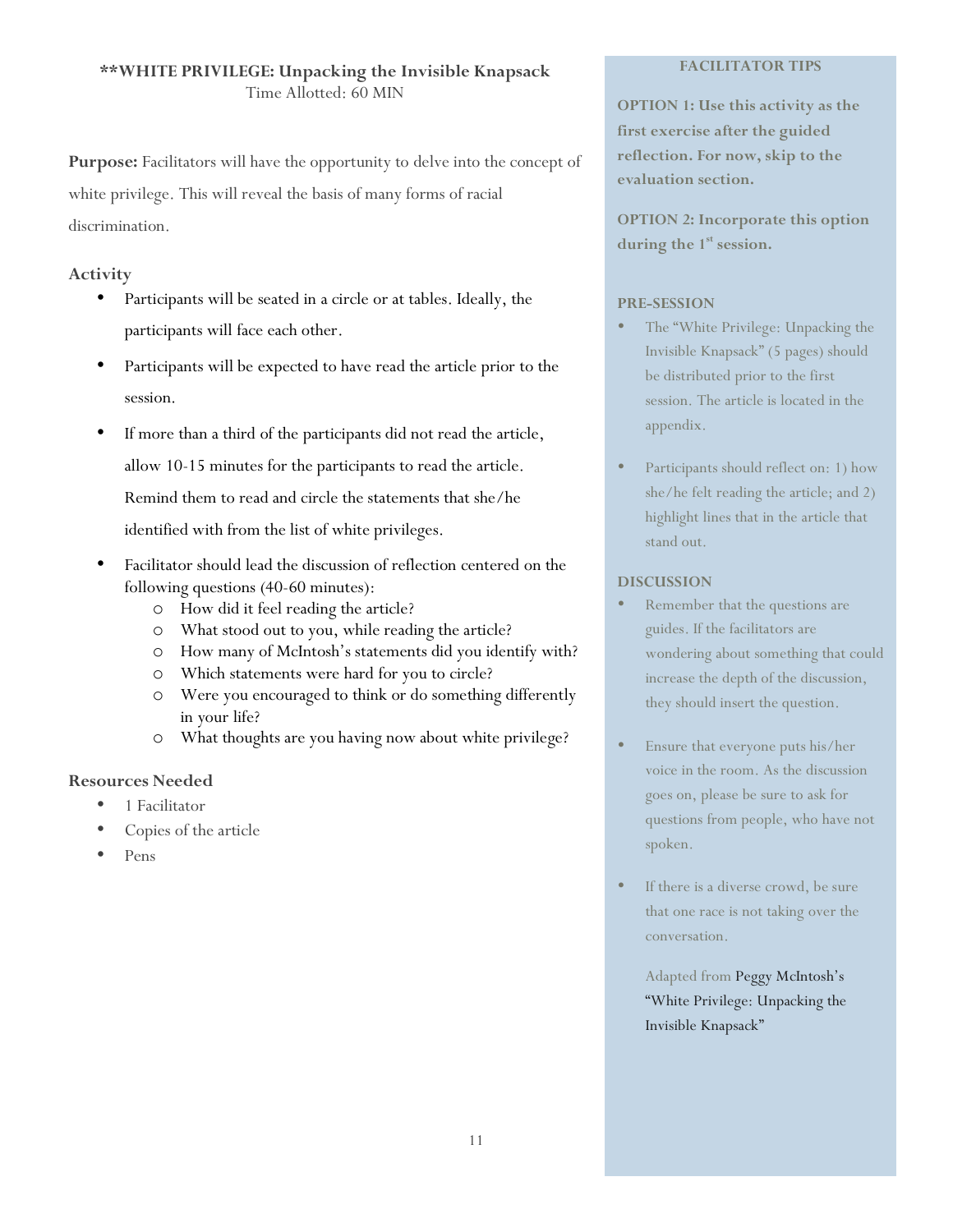## **GROUP REFLECTION**

Time Allotted: 55-60 MIN

Purpose: Facilitators will provide a space for the participants to express the feelings that they are having throughout the process. As participants have a chance to think about what is being discussed, there will likely be shifts in emotions, unanswered questions and unprocessed thoughts. Therefore, the reflection time will allow for each person in the group

#### **Activity**

- Participants will be sitting around a table or within a circle of chairs, where everyone can see each other.
- The facilitator will note: Take a moment of silence to reflect on the topics that we have discussed today (and/or last session).
- Paper can be passed out to the group for them write out any emotions, thoughts, questions, etc. that they may have had over the session or since the last session (5-10 min).
- Ask everyone to finish writing and come back to the circle, the

facilitator can begin to ask questions for people to discuss (40 min):

oWhat emotions are coming up for you, as you reflect?

oDoes anyone want to share what they wrote on their paper?

The remainder should take about (10 min total):

- After the questions are completed, participants will sit in the circle again to discuss.
- Allow for more silence.
- Ask one final time, is there anything left unsaid, unanswered or needing to be expressed.
- Afterwards, it is appropriate to offer **a small prayer** that acknowledges the feelings of all in the room and that the work is difficult to handle.

#### **Resources Needed**

- 2 Facilitators—1) Reads the statements; 2) Facilitates the discussion
- Paper
- Pens

#### **FACILITATOR TIPS**

*\*During this reflection time, allow for silence. Some people may be emotional and may need the gift of silence.*

#### **DISCUSSION**

- Remember that the questions are guides. If the facilitators are wondering about something that could increase the depth of the discussion, they should insert the question.
- Do not allow the participants to stay on the surface or to speak externally (i.e. I feel sad for people living on the North side of Delmar…the facilitator can respond: Have you ever felt sad about where you lived?).
- Ensure that everyone puts his or her voice in the room. As the discussion goes on, please be sure to ask for questions from people who have not spoken.
- If there is a diverse crowd, be sure that one race is not taking over the conversation.

Adapted from © Teaching for Diversity and Social Justice, Second Edition, Routledge, 2007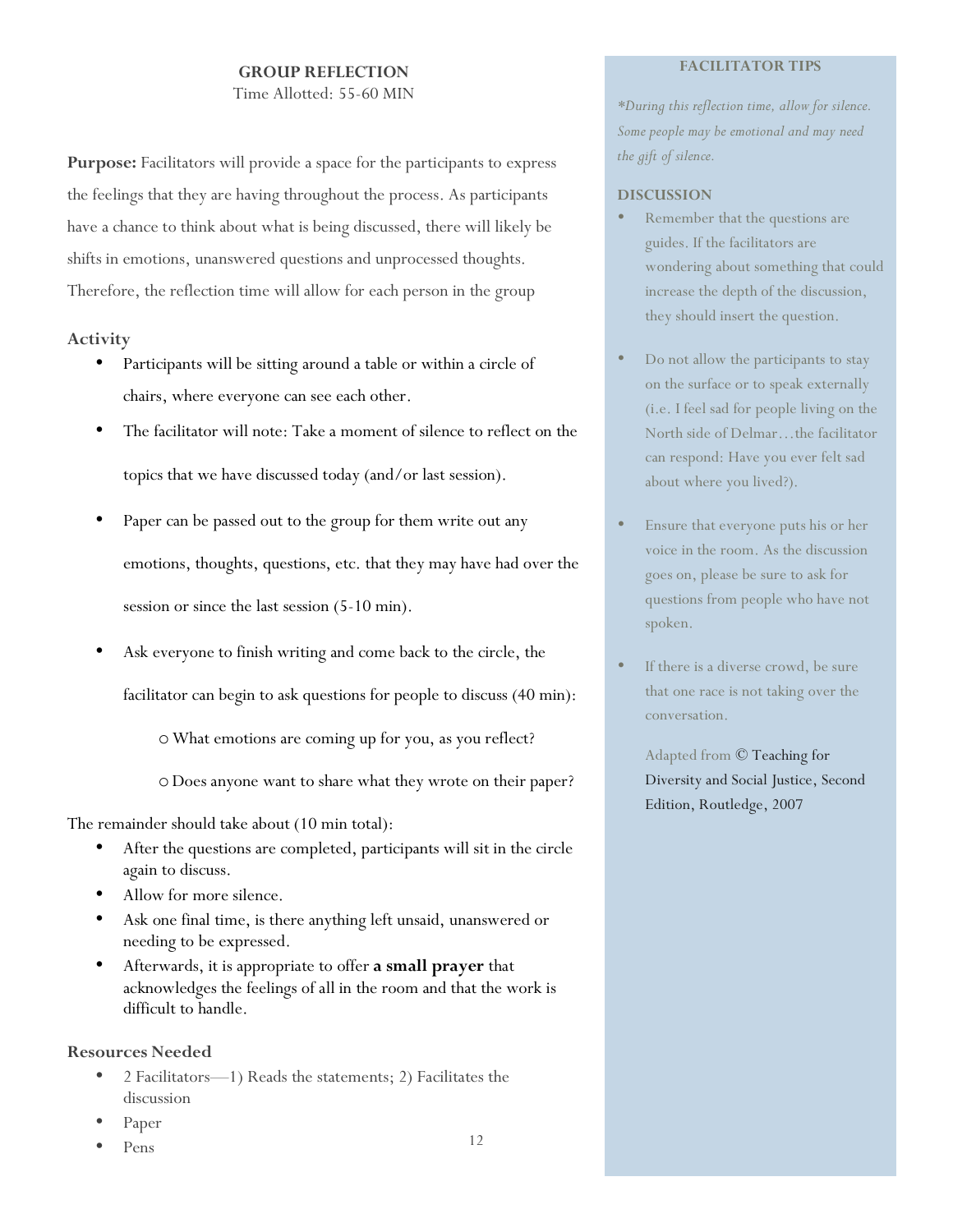## **ACTIVITY: EVALUATION & CLOSING**

Time Allotted: 10 MIN

Purpose: Facilitators will create an opportunity for people to evaluate every segment of the session. This will allow for the facilitators to make the next sessions more effective.

## **Activity**

- Facilitators should ask the following questions, individually:
	- o Give a ONE word feeling about the session (All respond)
	- o What worked tonight? Where could we improve? How did (note facilitator's name) do on his/her section on? (5 responses)
	- o Where are you still feeling tension? (5-10 responses)
- The facilitator leading the evaluation portion should provide POLITICAL LEARNING.
- One of the facilitators or a clergyperson in the room should offer a prayer to close the meeting.

## **Resources Needed**

• 1 Facilitator

## **FACILITATOR TIPS**

- Be conscious of time. If you are short on time, be sure to only ask 3 or 4 people to give responses.
- The evaluation should be a verbal.
- Encourage the participants to give opportunities for growth, not just nice comments.
- Be sure to make changes as you see appropriate for the next session.
- Be sure to pray after the session.

## **DEFINITION**

**Political Learning:** a key takeaway centered on power that was illustrated within the given session. An example would be to note a place in community that could use the learnings from the day.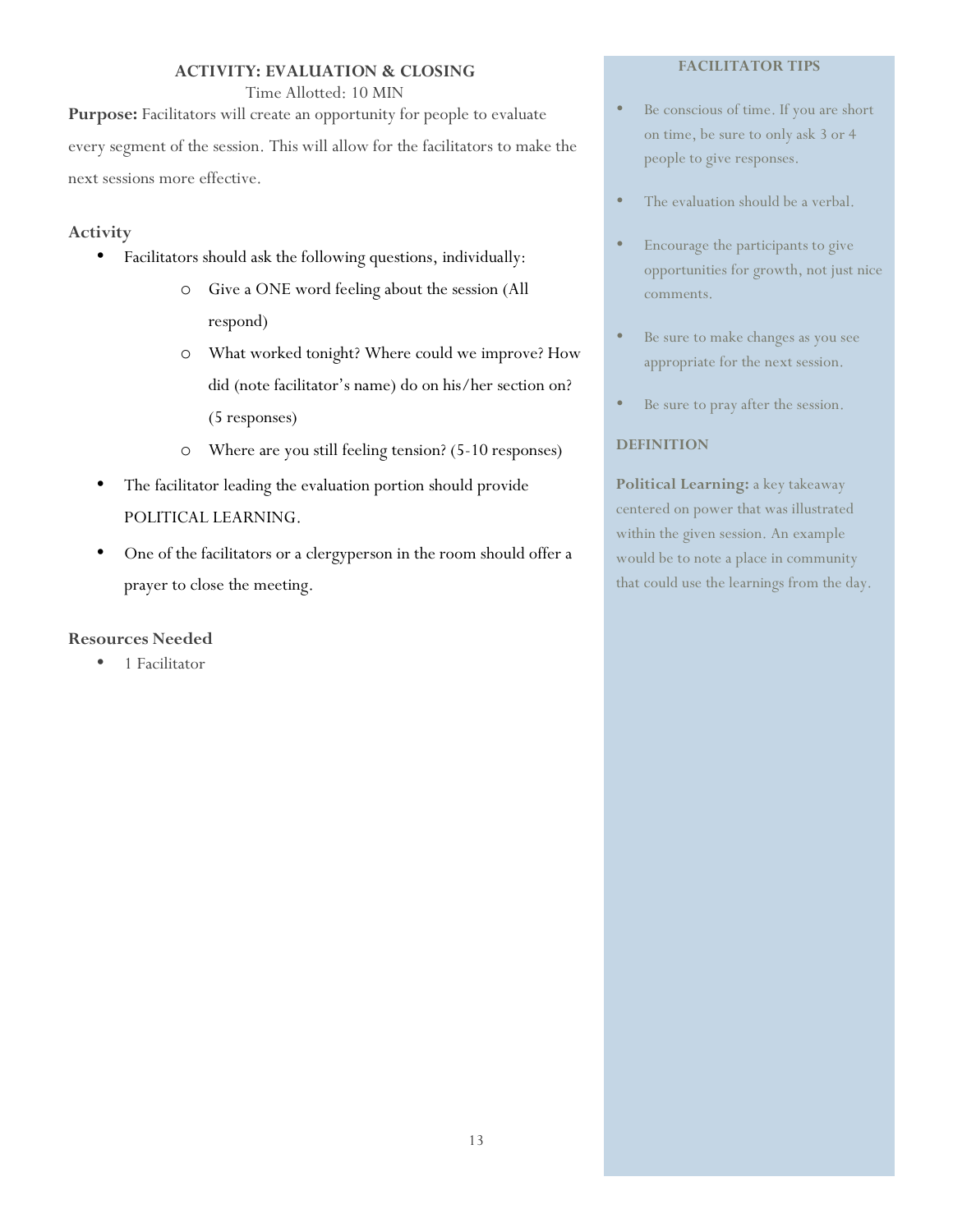## **SACRED CONVERSATIONS ON RACE (+ACTION)**

## **SESSION 2 GOALS**

- Exposing and seeing racist systems as racist.
- Focus on personal and interpersonal, aiming toward systemic response

## **ACTIVITIES**

## **Option 1 (Recommended):**

- Introductions/Reflections/ Prayer (15 min)
- Ground Rules & Definitions (15 min)
- Genesis 37 OR Mark 5 (30 min)
- "The Talk" (50 min)
- Evaluation (10 min)

## **CONTINUE SESSION (within 2 weeks)**

- Intros/Prayer (5 min)
- Prevalence of Race (50 min)
- Group Reflection (55 min)
- Evaluation (10 min)

## **Option 2:**

- Introductions/Reflections/ Prayer (15 min)
- Ground Rules & Definitions (15 min)
- Genesis 37 OR Mark 5 (30 min)
- "The Talk" (50 min)
- Evaluation (10 min)

## **BREAK (10 min)**

- Prevalence of Race (50 min)
- Group Reflection (55 min)
- Evaluation (10 min)



## **PART II: CHALLENGING OUR EXPERIENCE**

The second session is centered on considering the impact of our own stories as a way that we interact in the world. Session One gave an opportunity to recall and acknowledge our own experiences. Now, the goal will be to challenge those experiences.

By the second session, participants will know more of what to expect and will hopefully have built more trust and will be willing to take more of a risk.

## TIPS

- Be sure to make sure everyone's story or experiences are validated (i.e. if you thank one person for sharing their story, thank everyone).
- Everyone will not share as deeply but try to encourage people to be honest.
- Facilitators should discuss all sections of the session before they meet.
- Each facilitator should have a significant part in the session, while playing to his or her own strengths.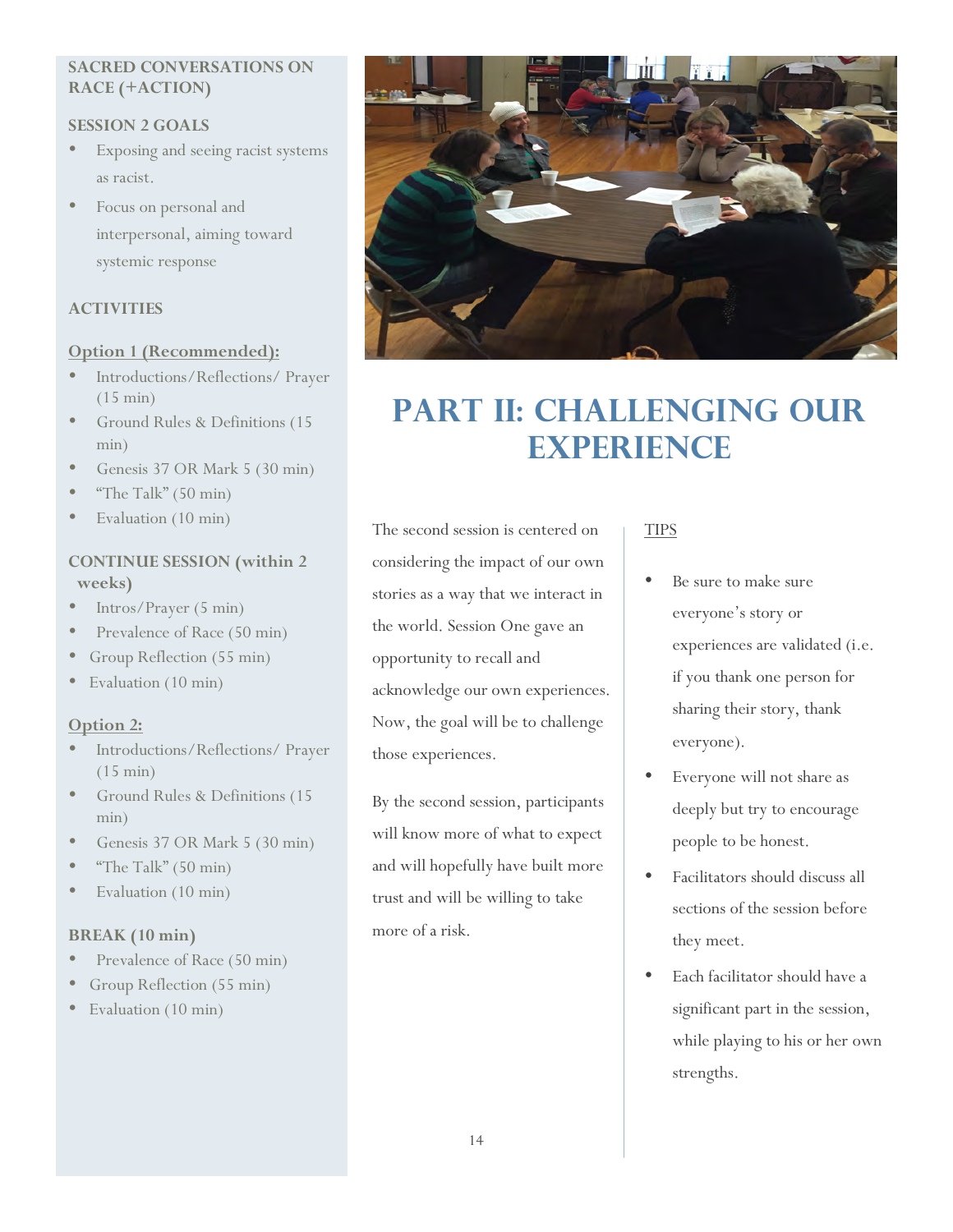#### **ACTIVITY: INTRODUCTION/ REFLECTION/ PRAYER**

Time Allotted: 15 MIN Purpose: Facilitators will create a safe space for participants to begin conversations on race. With an emphasis on sacredness, each session will begin with a reflection and prayer.

## **Activity**

- Participants will sign in on a sign-up sheet.
- Participants will be sitting within their seats, preferably a circle to ensure that all participants can see each other.
- **Introduction:** Begin with facilitators introducing themselves via stating their names and any other relevant information (i.e. hope for the session, initial feelings, etc.).
- Allow introduction of all participants (this allows for latecomers to come in without missing the reflection or prayer.
- **Reflection:** One of the facilitators should provide a theological reflection based on a scriptures, such as Numbers 12:1-11 and Romans 10:11-12. These are two scripture that allude to racism. Otherwise, facilitators can provide a reflection from their own life, community event, or any story that connects to race/systemic injustice.
- **Prayer:** an extemporaneous prayer or the Social Justice Lord's Prayer (see session 3: Introduction/Reflection/Prayer).

## **Resources Needed**

- 1-2 Facilitators
- Sign-in sheet
- Pens
- Name tags (if necessary)

#### **FACILITATOR TIPS**

#### **INTRODUCTIONS**

- Introductions should include a brief overview of the session. Participants feel more comfortable when they know what to expect.
- As people come in, even after introductions have been completed, be sure to acknowledge new participants and have them introduce themselves to the group.

#### **REFLECTION**

- Be brief (5-7 min.) with the reflection or story that you share.
- Planned reflections or poem can be used within the reflection as well. However, it must be centered specifically on race and racism.

#### **PRAYER**

- Do not forget to pray. After the reflection, the prayer creates an even more sacred space to have the conversation ahead.
- If an extemporaneous prayer is chosen, please be sure to keep it brief.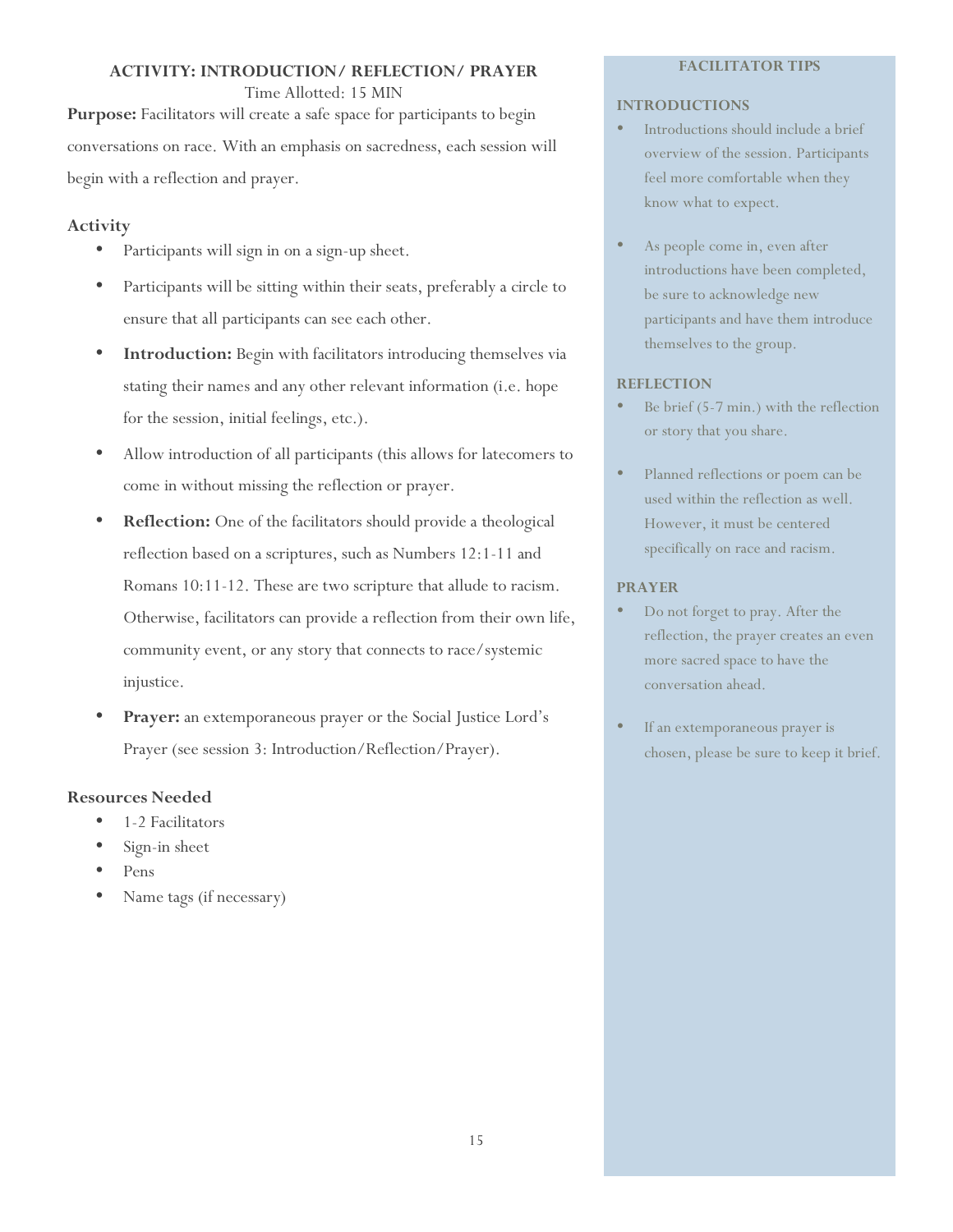## **ACTIVITY: GROUND RULES**

Time Allotted: 15 MIN **Purpose:** Facilitators will guide participants in remembering and/or adding to the standard rules of engagement for the conversation.

## **Activity**

- Facilitators will stand at a flip chart to review the rules that the participants determined to be their standard rules of engagement (per Session 1).
- **Ground Rules:** Begin with facilitators introducing themselves via stating their names and any other relevant information (i.e. congregation, hope for the session, initial feelings, etc.).
- Facilitators will ask if the ground rules from the previous session need amending.
- Facilitators display flip chart with definitions, as discussed in Session 1.

## **Resources Needed**

- 1 facilitator
- Flip chart
- **Markers**

## **FACILITATOR TIPS**

#### **INTRODUCTIONS**

- If someone comes in late, be sure to let him or her introduce him or herself.
- Be sure to acknowledge the new participants and have them introduce themselves to the group.

## **GROUND RULES**

- If the participants are having difficulty providing ground rules, ask questions, such as: 1) What would make you share more comfortably? 2) What rules have you used in other facilitations or conversations?
- Remind the participants that these will be the working rules that they will have an opportunity to update within each session.
- Keep the rules in a safe space for next time.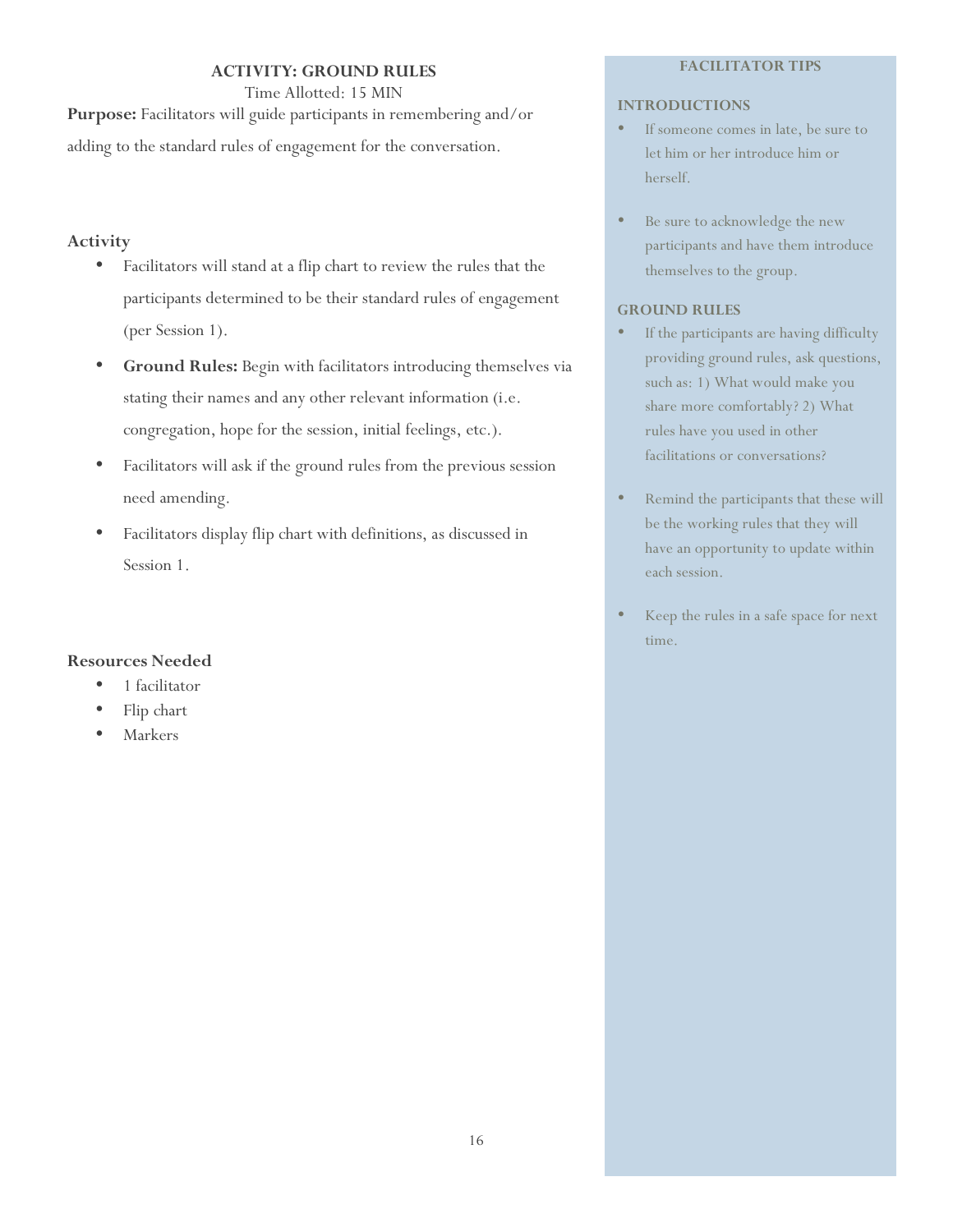## **ACTIVITY: COMMUNITY ASSESSMENT OPTIONS** à**GENESIS 37 or MARK 5:5-20**

Time Allotted: 30 MIN

**Purpose:** Facilitators will provide the opportunity for the participants to experience the side of others within a biblical situation.

## **Activity**

The facilitations will have the participants will count off by 4s

GENESIS  $37\rightarrow$  (Group 1= Jacob; Group 2=Joseph; Group 3=The Brothers; Group 4=Midianites).

OR

MARK  $5\rightarrow$  (Group 1= Demon possessed man; Group 2=Jesus; Group 3=The community; Group 4=Sheepherders).

- The participants will sit within their own groups based on number and focus on the following questions: **Listen to the story solely from the perspective of your particular location.**
- The facilitators will read the scripture.
- After the scripture is completed, the groups will have 10 minutes to respond to the 3 questions below. They should identify one spokesperson for each group.

## **IN-GROUP DISCUSSION QUESTIONS**

What is going on for your character?

How does your character feel?

How does your character feel about other characters in the story?

• A facilitator will engage each group and pick one person to answer: 1) How does it feel to be you? With the person staying in character. 2) A follow-up question should go to another person at the table asking: "As yourself, not as the character, has there ever been a time when you have been in the place of your character? What was it like?"

## **Resources Needed**

- 1-2 Facilitators
- 4 distinct areas for groups to discuss with copies of the questions above.

#### **FACILITATOR TIPS**

**Depending on the faith tradition or congregation, the facilitator and leaders can determine the appropriate reading.**

#### **INSTRUCTIONS**

- Read/Tell the story/scripture.
- Encourage people to stay in character to help them feel the space of the different person.
- Center this entire conversation on feelings and get to participants' personal experiences about times when they have been left out or have intentionally left others out.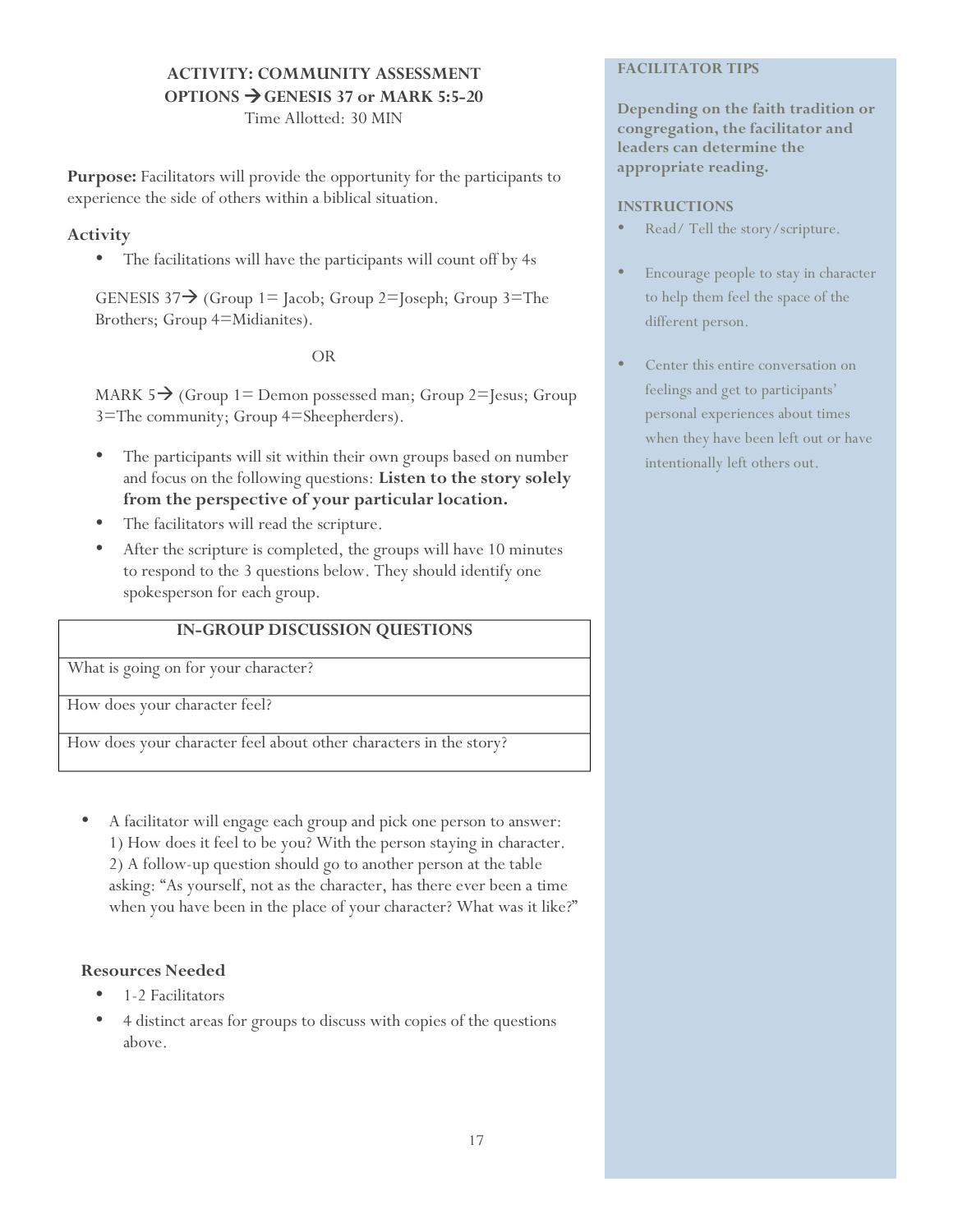## **ACTIVITY: "THE TALK"**

Time Allotted: 50 MIN

Purpose: Facilitators will have the opportunity to hear the

story/experience of others.

## **Activity**

- Participants will sit in a circle.
- Participants will watch the video by Amy Hunter about the talk she had with her young son about police. (10 min)
- https://vimeo.com/107842760 password: amyhunter
- Facilitator 2 should lead a discussion of reflection centered on the following questions (45-50 minutes):
	- o What are your initial thoughts?
	- o How does her story align with stories in your own life?
	- o What changed in your perspective of the experience of young black males?
	- o How would you respond to your children, if you were Amy Hunter?
	- o If you could do one thing for Amy Hunter's sons, what would you say?
	- o How are you feeling now?

## **Resources Needed**

- 1-2 Facilitators
- TV/Screen (to show online video)
- Chairs for circle

## **FACILITATOR TIPS**

*\*Facilitators should watch the Amy Hunter video before the participants watch it.*

## **INTRODUCTIONS**

- If someone comes in late, be sure to let him or her introduce him or herself.
- At this point, have the participants join in the section with a quick background of the video, if they missed it.

## **DISCUSSION**

- Remember that the questions are guides. If the facilitators are wondering about something that could deepen or enrich the discussion, they should insert the question.
- Do not allow the participants to stay on the surface or to speak externally (i.e. I feel sad for people living on the North side of Delmar…the facilitator can respond: Have you ever felt sad about where you lived?).
- Ensure that everyone puts his/her voice in the room. As the discussion goes on, please be sure to ask for questions from people who have not spoken.
- If there is a diverse crowd, be sure that one race is not taking over the conversation.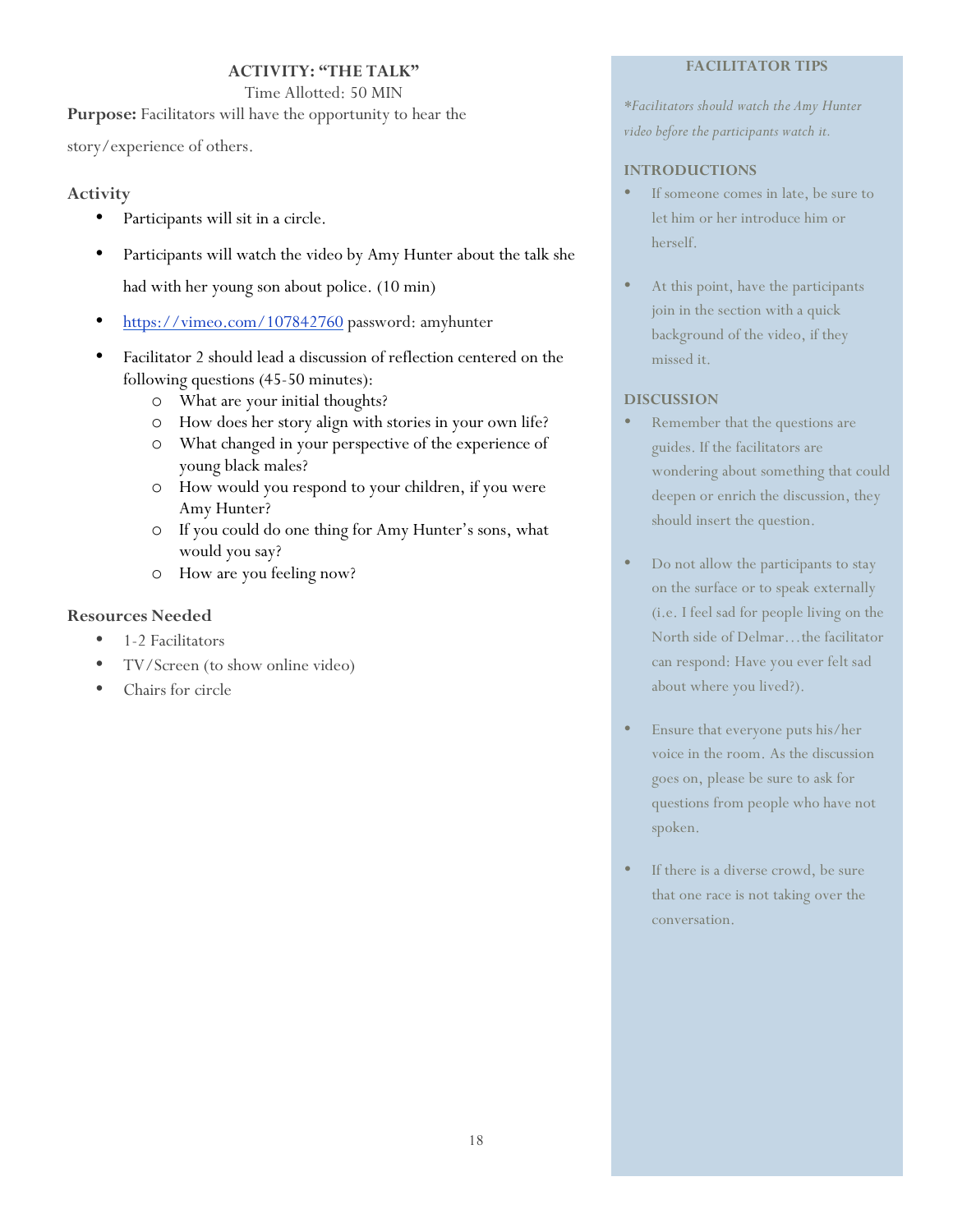## **ACTIVITY: PREVALENCE OF RACE**

Time Allotted: 50 MIN

**Purpose:** Facilitators will increase the discussion and allow the participants to identify the prevalence of race in their lives.

## **Activity**

- Participants will stand in a circle and push their chairs back.
- Participants will step into the center, after they hear a statement read by one of the facilitators that is true for them. After each comment is stated, the Facilitator 2: will slowly state the

## **GENERAL STATEMENT: "Look around and notice who is**

## **in the circle and who is not. Step back out of the circle."**

- Facilitator 1 will read each statement individually (10 minutes):
	- o You feel connected to the country from where your ancestors came.
	- o You speak a language other than English at home.
	- o You have a very close friend(s) of a different race or ethnicity than you.
	- o You have had a racist or ethnically derogatory comment made to you.
	- o You have been around others who have made a racist or ethnically derogatory comment about others.
	- o You worry about discrimination in your community.
	- o People who look like you are the usual subject of your history classes.
	- o You have ever been told not to play with a child or children of a particular ethnicity.
	- o You have ever felt racial tension in a situation and were afraid to say anything about it.
	- o You have ever felt guilty or powerless to do anything about racism.
- Facilitator 2 should lead a discussion of reflection centered on the

following questions (40 minutes):

- o What are your initial thoughts?
- o Was this the first time you had to think about some of these questions? If so, how did it feel to do that?
- o What changed in your perspective of the experience of youth?
- o Did any stories come up for you, as you stepped in or not?
- o How are you feeling now?

## **Resources Needed**

• 2 Facilitators

## **FACILITATOR TIPS**

*\*Facilitators should watch the Amy Hunter video before the participants watch it.*

## **INTRODUCTIONS**

- If someone comes in late, be sure to let him or her introduce him or herself.
- At this point, have the participants join in the section with a quick background of the video, if they missed it.

## **DISCUSSION**

- Remember that the questions are guides. If the facilitators are wondering about something that could deepen or enrich the discussion, they should insert the question.
- Ensure that everyone puts his/her voice in the room. As the discussion goes on, please be sure to ask for questions from people, who have not spoken.
- If there is a diverse crowd, be sure that one race is not taking over the conversation.

Adapted from © Teaching for Diversity and Social Justice, Second Edition, Routledge,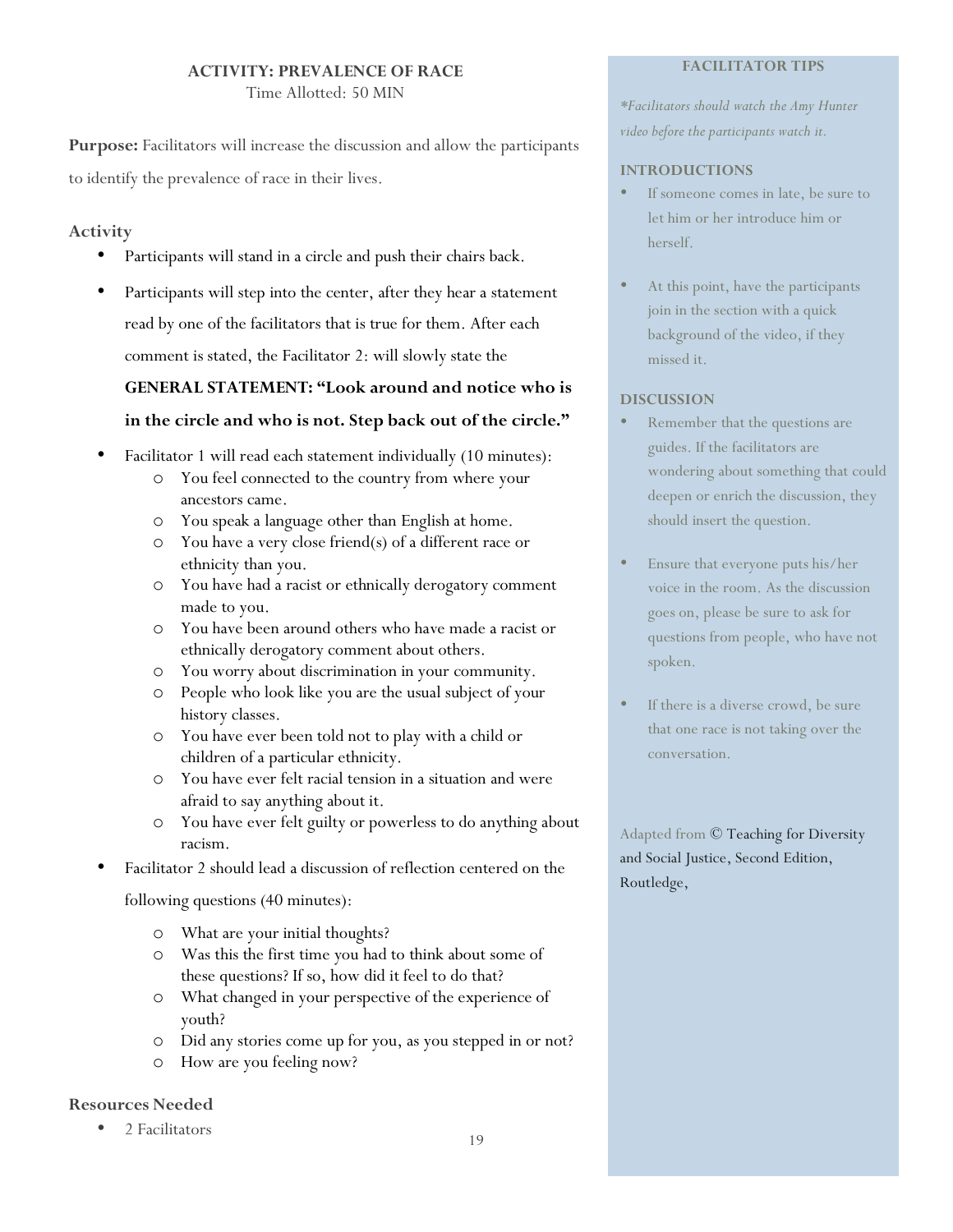## **GROUP REFLECTION**

Time Allotted: 55-60 MIN

Purpose: Facilitators will provide a space for the participants to express the feelings that they are having throughout the process. As participants have a chance to think about what is being discussed, there will likely be shifts in emotions, unanswered questions and unprocessed thoughts. Therefore, the reflection time will allow for each person in the group to process.

## **Activity**

- Participants will be sitting around a table or within a circle of chairs, where everyone can see each other.
- The facilitator will note: Take a moment of silence to reflect on the topics that we have discussed today (and/or last session).
- Paper can be passed out to the group for them write out any emotions, thoughts, questions, etc. that they may have had over the session or since the last session (5-10 min)
- Ask everyone to finish writing and come back to the circle, the facilitator can begin to ask questions for people to discuss (40 min): oWhat emotions are coming up for you, as you reflect? oDoes anyone want to share what they wrote on their paper?

The remainder should take about (10 min total):

- After the questions are completed, participants will sit in the circle again to discuss.
- Allow for more silence.
- Ask one final time, is there anything left unsaid, unanswered or needing to be expressed.
- Afterwards, it is appropriate to offer **a small prayer** that acknowledges the feelings of all in the room and that the work is difficult to handle.

## **Resources Needed**

- 2 Facilitators—1) Reads the statements; 2) Facilitates the discussion
- Paper
- Pens

### **FACILITATOR TIPS**

*\* During this reflection time, allow for silence. Some people may be emotional and may need the gift of silence.*

### **DISCUSSION**

- Remember that the questions are guides. If the facilitators are wondering about something that could increase the depth of the discussion, they should insert the question.
- Do not allow the participants to stay on the surface or to speak externally (i.e. I feel sad for people living on the North side of Delmar…the facilitator can respond: Have you ever felt sad about where you lived?).
- Ensure that everyone puts his/her voice in the room. As the discussion goes on, please be sure to ask for questions from people, who have not spoken.
- If there is a diverse crowd, be sure that one race is not taking over the conversation.

Adapted from © Teaching for Diversity and Social Justice, Second Edition, Routledge, 2007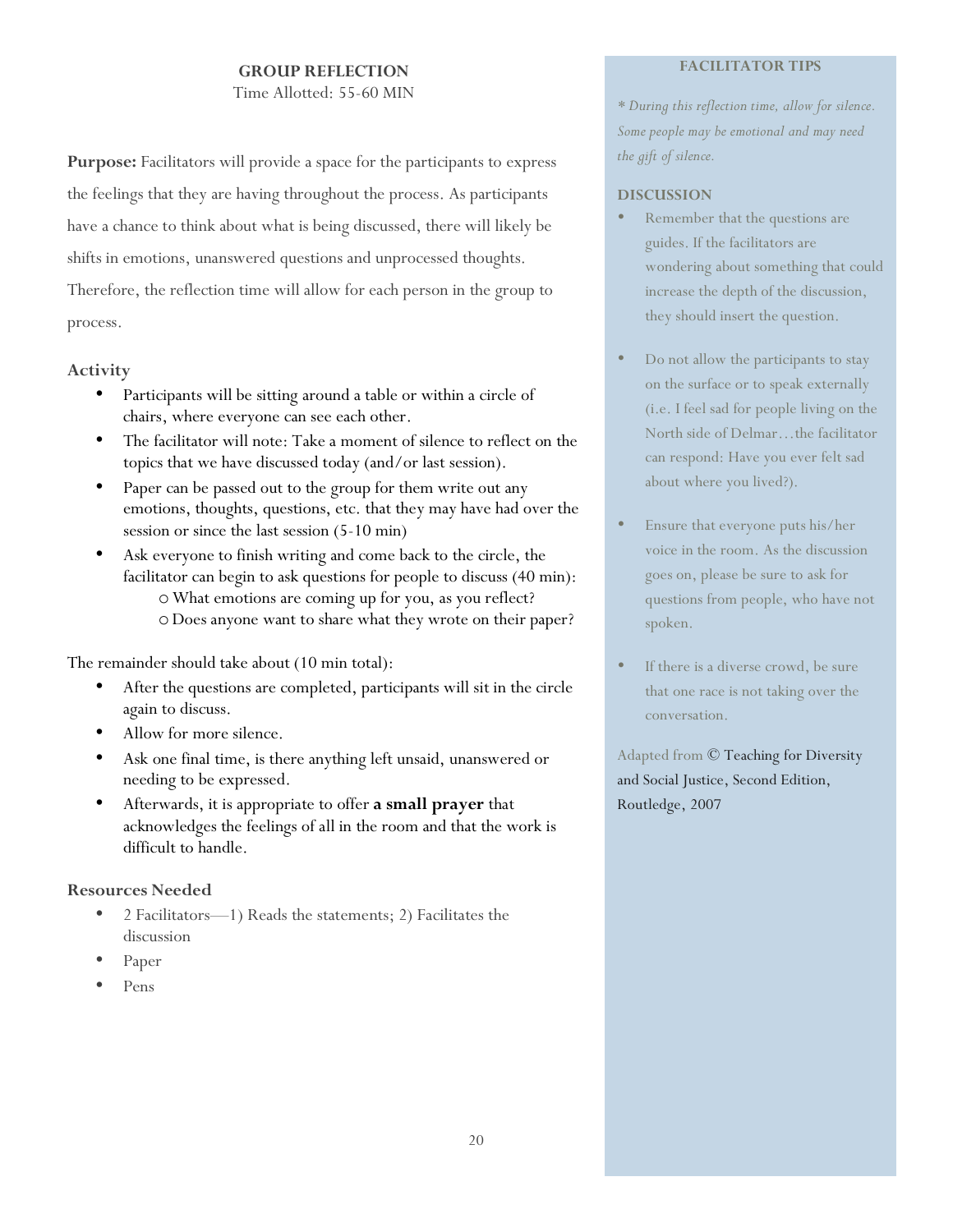## **ACTIVITY: EVALUATION & CLOSING** Time Allotted: 10 MIN

Purpose: Facilitators will create an opportunity for people to evaluate every segment of the session. This will allow for the facilitators to make the next sessions more effective.

## **Activity**

- Facilitators should ask the following questions:
	- o Give a ONE word feeling about the session (All respond)
	- o What worked tonight? Where could we improve? How did (note facilitator's name) do on his/her section on? (5 responses)
	- o Where are you still feeling tension? (5-10 responses)
- The facilitator leading the evaluation portion should provide a POLITICAL LEARNING (a key takeaway centered on power that was illustrated within the given session). An example would be to note a place in community that could use the learnings from the day.
- One of the facilitators or a clergyperson in the room should offer a prayer to close the meeting.

## **Resources Needed**

• 1 Facilitator

## **FACILITATOR TIPS**

- Be conscious of time. If you are short on time, be sure to only ask 3 or 4 people to give responses.
- The evaluation should be a verbal.
- Encourage the participants to give opportunities for growth, not just nice comments.
- Be sure to make changes as you see appropriate for the next session.
- Be sure to pray after the session.

## **DEFINITION**

**Political Learning:** a key takeaway centered on power that was illustrated within the given session). An example would be to note a place in community that could use the learnings from the day.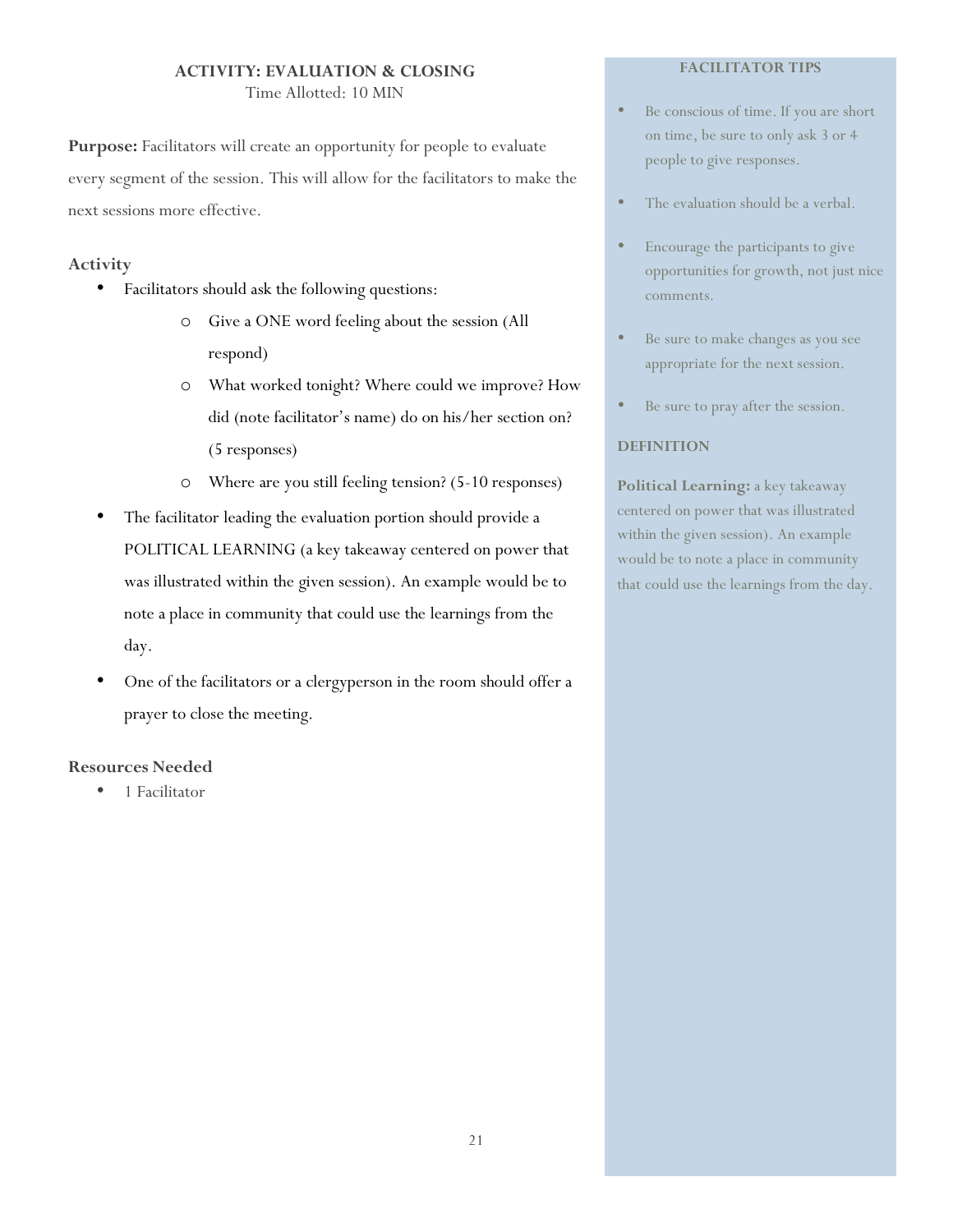## **SACRED CONVERSATIONS ON RACE (+ACTION)**

## **Part 3: Action Kick-Off Goals**

- Re-convene all participating congregations.
- Kickstart the work on ACTION

## **ACTION Kick-Off Activities**

- Introductions
- Ecumenical Worship
- Group Fish Bowl Activity
- ACTION Discussions
- ACTION Plans
- **Evaluation**



## **PART III: action KICK-OFF**

*"Those from among you will rebuild the ancient ruins; you will raise up the age-old foundations; And you will be called the repairer of the breach, the restorer of the [i] streets in which to dwell."*

*- Isaiah 58:12*

After 2-3 months of conversations centered on race and an increased level of reflection, the groundwork has been laid for the beginning of ACTION.

Congregations will have an opportunity to connect and reflect with other congregations. All will have been challenged and changed in some way. These feelings, shifts and ideas will be discussed. From these discussions, there will be plans to execute an increased level of ACTION.

This action-focused session will led by MCU and other faith organizations as a wrap-up session centered on reflection of the last two sessions. Also, this session will allow participants to share their stories and begin on a movement toward ACTION.

within their communities, and ready for ACTION. The congregations will be able to identify whether their action(s) will be to: 1) continue current efforts; 2) determine actions to take; or 3) connect with an MCU organizer on next steps. At the end of this session, congregations will have completed the opening session, two-four meetings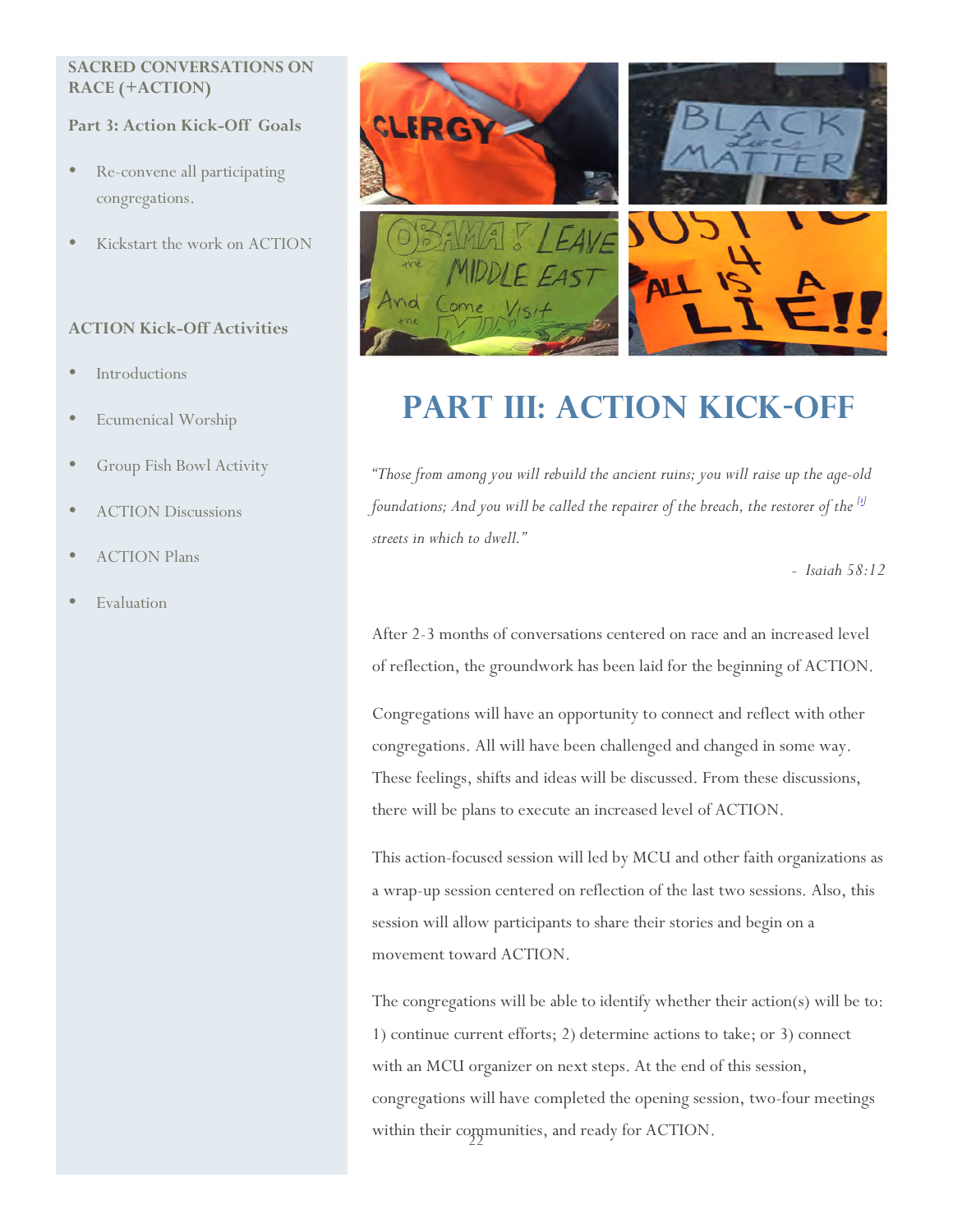### **ACTIVITY: FISHBOWL**

Time Allotted: 75 MIN

**Purpose:** Facilitators will provide the opportunity for the participants to share their own experiences and learnings, while observing others.

## **Activity**

- The facilitations will conduct 3 fish bowls within the group. Based on the group demographics the 3 of the 4 options will be chosen to be in the inner circle (fishbowl).
- The fishbowl **options** are: 1) White men; 2) People of Color; 3) Natives; and 4) Non-Natives.
- The facilitator will attempt the first 3 options first, if there is not enough to make an inner fishbowl of 8-10, then utilize the  $4<sup>th</sup>$ option.
- **Each fishbowl group will talk for about 15 minutes dealing with the 2 questions. Ideally, half the group will respond to the first question and the other half will attend to the second question.** If the first question is going over on time and will not get to the  $2<sup>nd</sup>$  question, try to get input from those who have not spoken. In this situation, it is good to ask them for one-word feeling about what they feel about the fishbowl.

#### **FISHBOWL GROUP Questions**

| <b>White Males</b> | How have you benefitted from the privileges of not being a<br>٠<br>person of color?<br>What has changed for you since beginning the race<br>conversations?              |
|--------------------|-------------------------------------------------------------------------------------------------------------------------------------------------------------------------|
| People of<br>Color | When did you first experience race prejudice?<br>What racist institutions have most impacted your life? How?                                                            |
| <b>Born</b> here   | What was the race climate like when you were growing up?<br>How was your family affected by racism?                                                                     |
| Born<br>elsewhere  | What did you notice about race relations in this city that was<br>٠<br>different than other places you have lived?<br>What would you like to see happen in this region? |

- After EACH group has been completed, then the facilitator will turn to the larger group to engage in discussion and utilize the contrasts of the three groups (25 min)**:**
	- How did it feel watching them? What stood out to you?
	- What was new or different from the stories they shared?
	- To the people in the fish bowl, what were your reactions?

## **Resources Needed**

- 1-2 Facilitators
- Chairs for the inner circle and the outer circle of the fishbowl

#### **FACILITATOR TIPS**

## **This activity requires moving and multiple sets of directions and questions.**

- The facilitator will have to quickly assess the room for # of people of color, # of white men, etc. This will determine what Fish Bowls are plausible.
- Some people will never sit inside the fishbowl. Pay attention to who has not been inside and encourage them to share during the discussion sections.
- Some people will be inside the circle more than once. (Example: a White man who is also a city native).
- There will be an element of chaos from people moving around; try to manage it by making directions as clear as possible.
- If there are no or few people of color, expect questions about why.
- Five minutes (total) has been built in to the agenda for switching groups.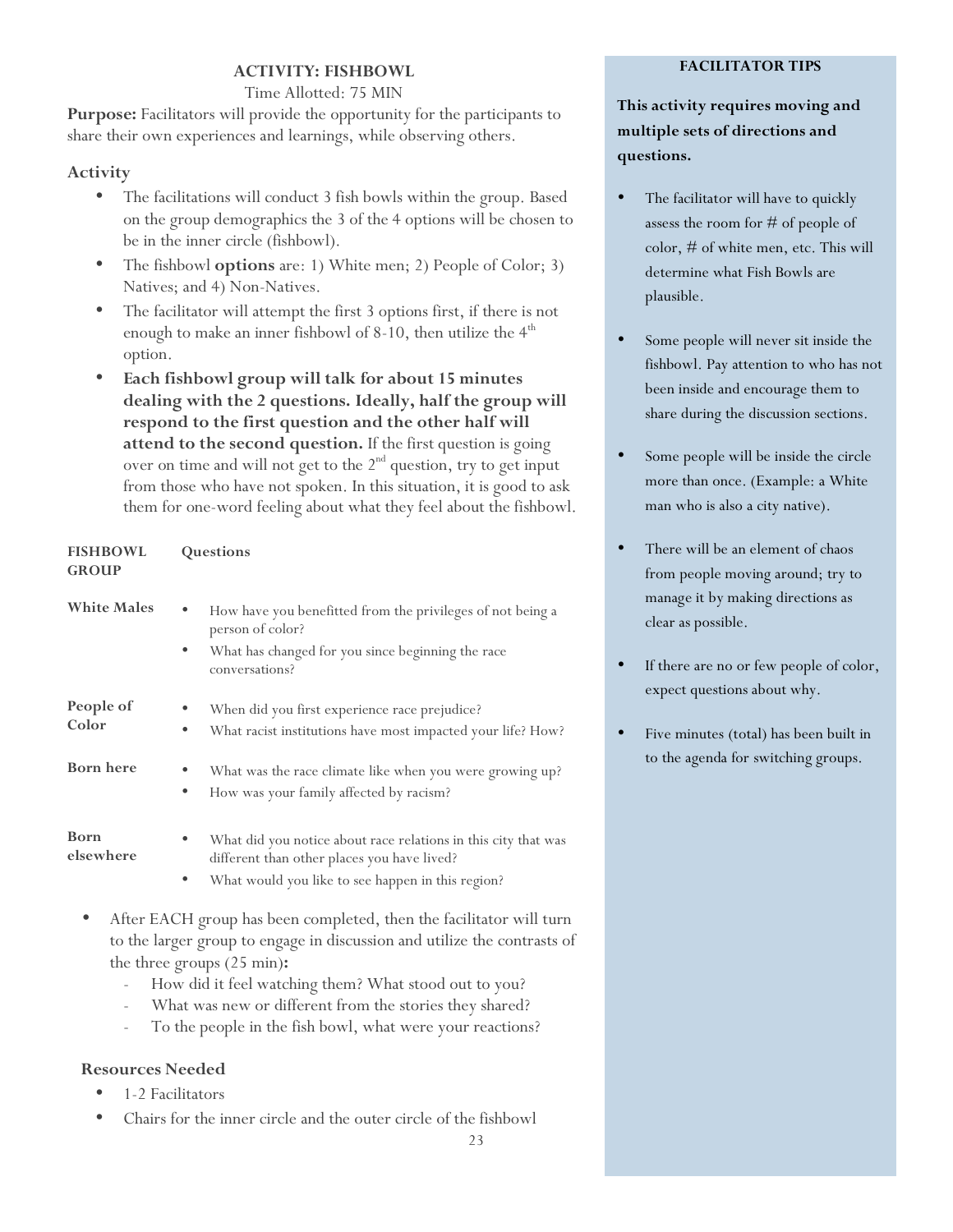#### **REFERENCES**

#### **Articles**

Adams, M., Bell, L., & Griffin, P. (Eds.). (2007). *Teaching for diversity and social justice* (2<sup>nd</sup> ed.). New York: Routledge.

McIntosh, Peggy. "White Privilege: Unpacking the Invisible Backpack." (article) Retrieved from: https://www.isr.umich.edu/home/diversity/resources/white-privilege.pdf

#### **Videos**

Race Roundtable Part 2- Ferguson, Race & Privilege. (2014). The Journey Church-St. Louis. Retrieved from: https://www.youtube.com/watch?v=BsJYPV\_BzzM

The Delmar Divide (2008). BBC. Retrieved from: http://www.bbc.com/news/magazine-17361995

The Talk. (2015). YWCA-St. Louis. Retrieved from: https://vimeo.com/107842760

#### **BIBLIOGRAPHY**

#### **Articles**

McIntosh, Peggy. "White Privilege: Unpacking the Invisible Backpack." (article) Retrieved from: https://www.isr.umich.edu/home/diversity/resources/white-privilege.pdf

Tsai, Jennifer. 2014. "A Lack of Care: Why Medical Students Should Focus on Ferguson." Retrieved from: http://intraining.org/lack-care-medical-students-focus-ferguson-8031

#### **Books**

Alexander, Michelle. 2012. *The New Jim Crow: Mass Incarceration in the Age of Colorblindness* (book). The New Press.

Cone, James. 2011. *The Cross and the Lynching Tree* (book). Orbis Books.

Gordon, Colin. 2008. Mapping *Decline: St. Louis and the Fate of the American City* (book). U Penn Press.

Harding, Vincent. 1993. *There is a River: The Black Struggle for Freedom in America* (book). Mariner Books.

Higginbotham, A. Leon. 1980. In the Matter of Color: Race in the American Legacy Period: The Colonial Period (book). Oxford University Press.

hooks, bell. 1996. *Killing Rage: Ending Racism* (book). Holt Paperback.

Ignatiev, Noel. 2008. *How The Irish Became White* (book). Routledge.

Muhammad, Khalil. 2011. *The Condemnation of Blackness: Race, Crime and the Making of Modern Urban America* (book). Harvard Press.

#### **Blogs**

Ana Garcia-Ashley: http://www.huffingtonpost.com/ana-garciaashley/

Laura Barrett: http://www.huffingtonpost.com/laura-barrett/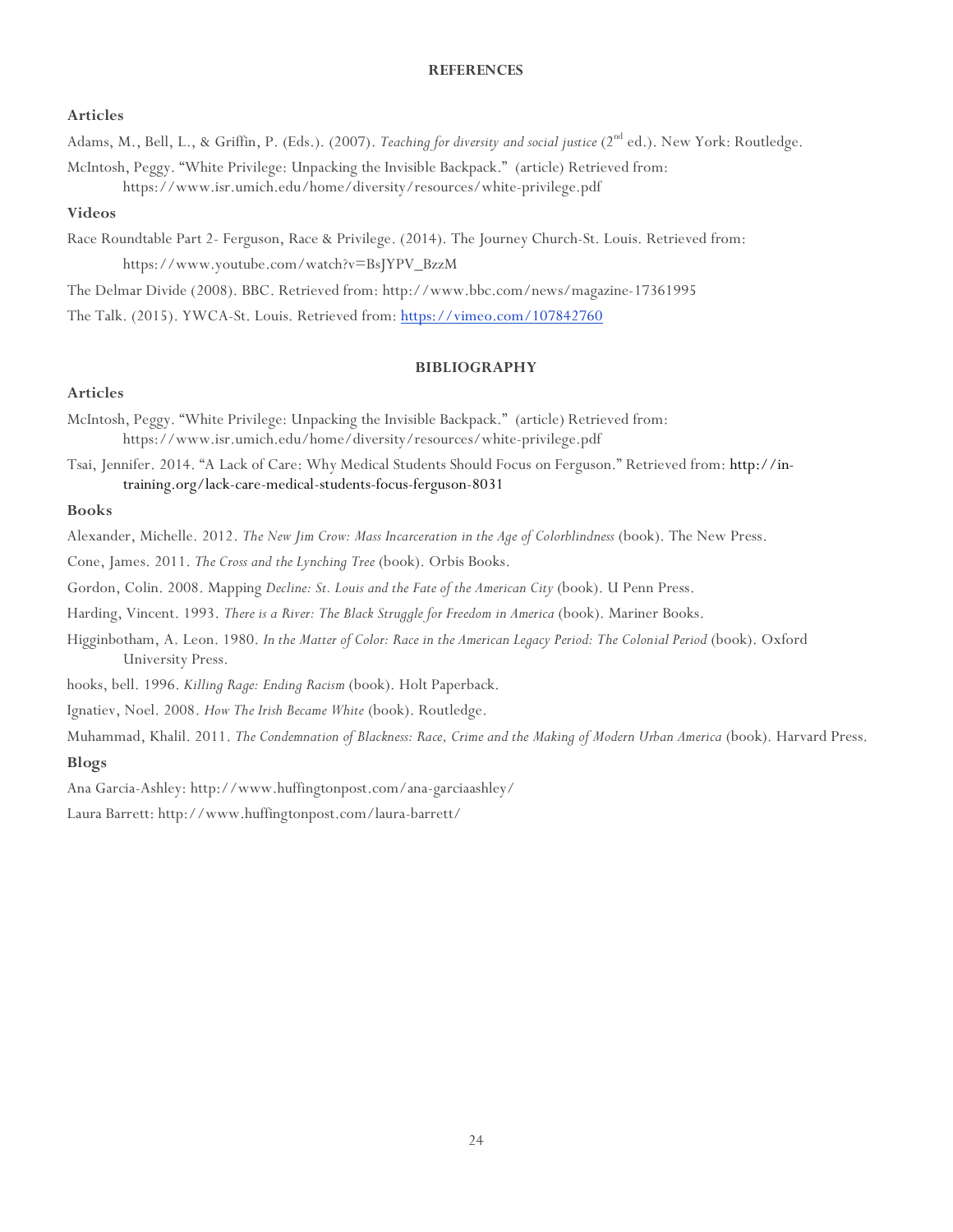#### **White Privilege: Unpacking the Invisible Backpack**

#### *by Peggy McIntosh*

 Through the work to bring materials from Women's Studies into the rest of the curriculum, I have often noticed men's unwillingness to grant that they are overprivileged, even though they may grant that women are disadvantaged. They may say they will work to improve women's status, in the society, the university, or the curriculum, but they can't or won't support the idea of lessening men's. Denials which amount to taboos surround the subject of advantages which men gain from women's disadvantages. These denials protect male privilege from being fully acknowledged, lessened or ended.

 Thinking through unacknowledged male privilege as a phenomenon, I realized that since hierarchies in our society are interlocking, there was most likely a phenomenon of white privilege which was similarly denied and protected. As a white person, I realized I had been taught about racism as something which puts others at a disadvantage, but had been taught not to see one of its corollary aspects, white privilege, which puts me at an advantage.

I think whites are carefully taught not to recognize white privilege, as males are taught not to recognize male privilege. So I have begun in an untutored way to ask what it is like to have white privilege. I have come to se white privilege as an invisible package of unearned assets which I can count on cashing in each day, but about which I was 'meant' to remain oblivious. White privilege is like an invisible weightless backpack of special provisions, maps, passports, codebooks, visas, clothes, tools and blank checks.

 Describing white privilege makes one newly accountable. As we in Women's Studies work to reveal male privilege and ask men to give up some of their power, so one who writes about having white privilege must ask, "Having described it, what will I do to lessen or end it?"

After I realized the extent to which men work from a base of unacknowledged privilege, I understood that much of their oppressiveness was unconscious. Then I remembered the frequent charges from women of color that white women whom they encounter are oppressive. I began to understand why we are justly seen as oppressive, even when we don't see ourselves that way. I began to count the ways in which I enjoy unearned skin privilege and have been conditioned into oblivion about its existence.

 My schooling gave me no training in seeing myself as an oppressor, as an unfairly advantaged person, or as a participant in a damaged culture. I was taught to see myself as an individual whose moral state depended on her individual moral will. My schooling followed the pattern my colleague Elizabeth Minnich has pointed out: whites are taught to think of their lives as a morally neutral, normative, and average, also ideal, so that when we work to benefit others, this is seen as work which will allow "them" to be more like "us."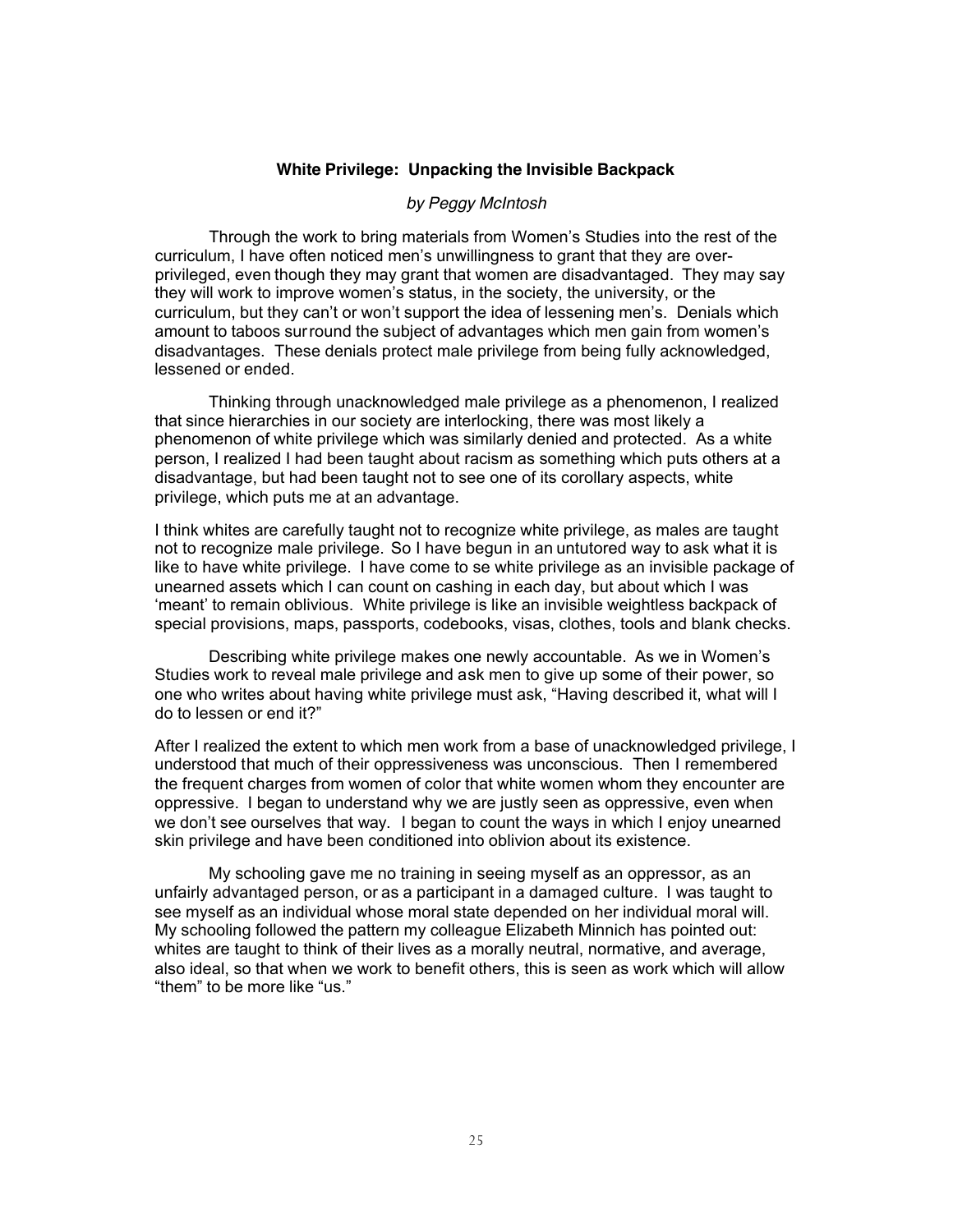I decided to try to work on myself at least by identifying some of the daily effects of white privilege in my life. I have chosen those conditions which I think in my case *attack some what more to skin-color privilege* that to class, religion, ethnic status, or geographical location, though of course all these other factors are intricately intertwined. As far as I can see, my African American co-worker, friends and acquaintances with whom I come into daily or frequent contact in this particular time, place, and line of work cannot count on most of these conditions.

- 1. I can if I wish arrange to be in the company of people of my race most of the time.
- 2. If I should need to move, I can be pretty sure of renting or purchasing housing in an area which I canafford and in which I would want to live.
- 3. I can be pretty sure that my neighbors in such a location will be neutral or pleasant to me.
- 4. I can go shopping alone most of the time, pretty well assured that I will not be followed or harassed.
- 5. I can turn on the television or open to the front page of the paper and see people of my race widely represented.
- 6. When I am told about our national heritage or about "civilization," I am shown that people of my color made it what it is.
- 7. I can be sure that my children will be given curricular materials that testify to the existence of their race.
- 8. If I want to, I can be pretty sure of finding a publisher for this piece on white privilege.
- 9. I can go into a music shop and count on finding the music of my race represented, into a supermarket and find the staple foods which fit with my cultural traditions, into a hairdresser's shop and find someone who can cut my hair.
- 10. Whether I checks, credit cards, or cash, I can count on my skin color not to work against the appearance of financial reliability.
- 11. I can arrange to protect my children most of the time from people who might not like them.
- 12. I can swear, or dress in second hand clothes, or not answer letters, without having people attribute these choices to the bad morals, the poverty, or the illiteracy of my race.
- 13. I can speak in public to a powerful male group without putting my race on trial.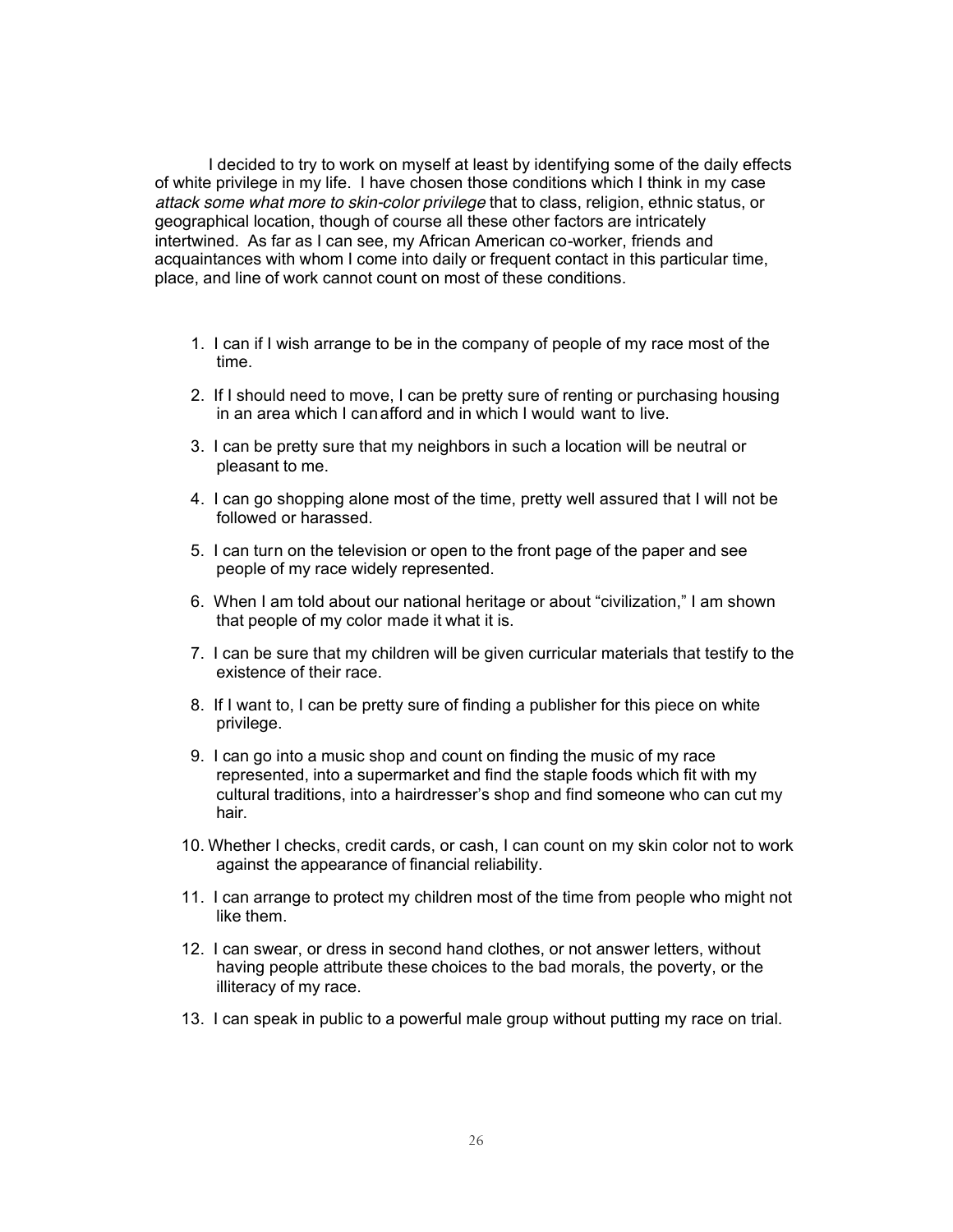- 14. I can do well in a challenging situation without being called a credit to my race.
- 15. I am never asked to speak for all the people of my racial group.
- 16. I can remain oblivious of the language and customs of persons of color who constitute the world's majority without feeling in my culture any penalty for such oblivion.
- 17. I can criticize our government and talk about how much I fear its policies and behavior without being seen as a cultural outsider.
- 18. I can be pretty sure that if I ask to talk to "the person in charge," I will be facing a person of my race.
- 19. If a traffic cop pulls me over or if the IRS audits my tax return, I can be sure I haven't been singled out because of my race.
- 20. I can easily buy posters, postcards, picture books, greeting cards, dolls, toys, and children's magazine featuring people of my race.
- 21. I can go home from most meetings of organizations I belong to feeling somewhat tied in, rather than isolated, out-of-place, outnumbered, unheard, held at a distance, or feared.
- 22. I can take a job with an affirmative action employer without having co-workers on the job suspect that I got it because of race.
- 23. I can choose public accommodation without fearing that people of my race cannot get in or will be mistreated in the places I have chosen.
- 24. I can be sure that if I need legal or medical help, my race will not work against me.
- 25. If my day, week, or year is going badly, I need not ask of each negative episode or situation whether it has racial overtones.
- 26. I can choose blemish cover or bandages in "flesh" color and have them more or less match my skin.

 I repeatedly forgot each of the realization on this list until I wrote it down. For me white privilege has turned out to be an elusive and fugitive subject. The pressure to avoid it is great, for in facing it I must give up the myth of meritocracy. If these things are true, this is not such a free country; one's life is not what one makes it; many doors open for certain people through no virtues of their own.

 In unpacking this invisible backpack of white privilege, I have listed conditions of daily experience which I once took for granted. Nor did I think of any of these perquisites as bad for the holder. I now think that we need a more finely differentiated taxonomy of privilege, for some of these varieties are only what one would want for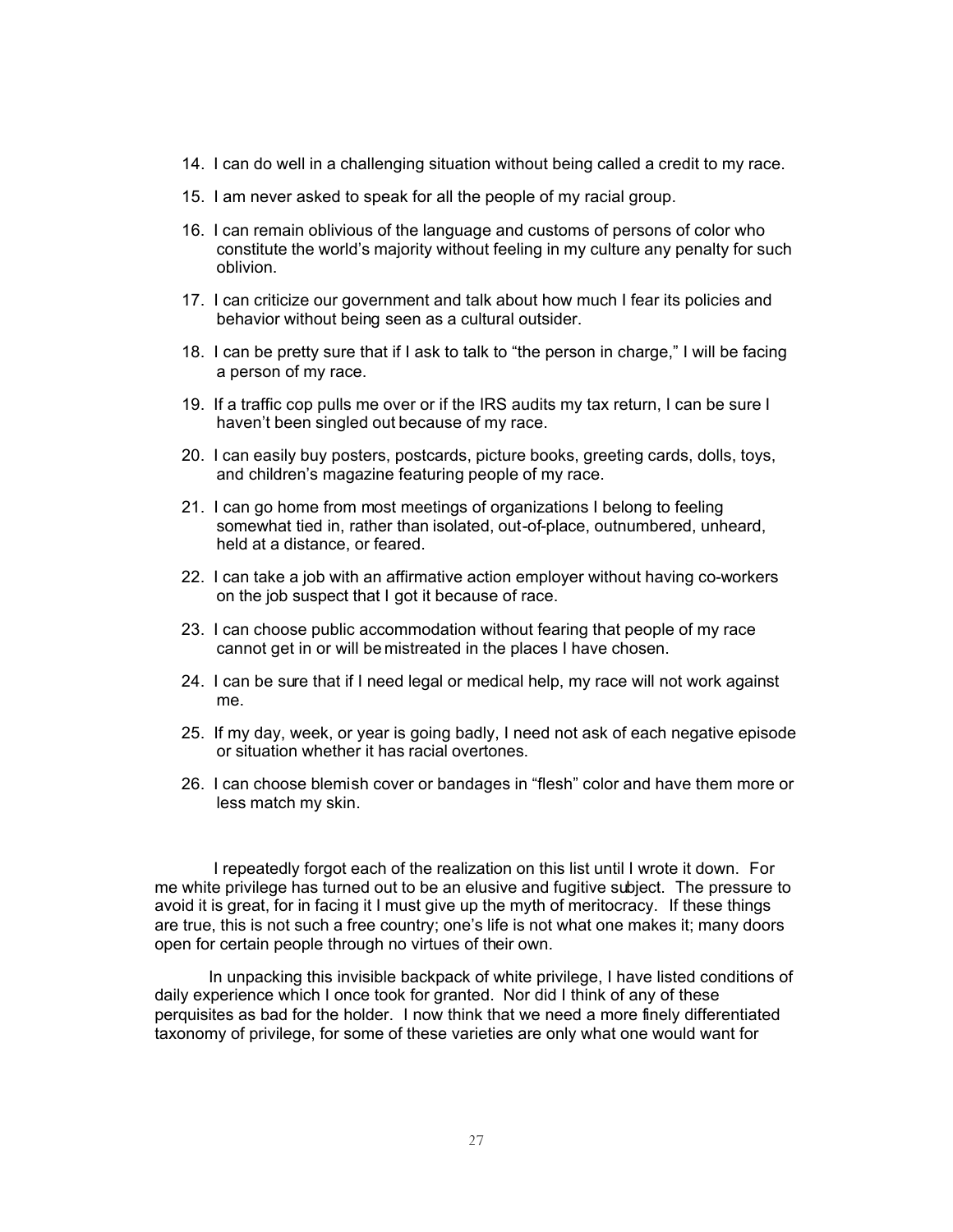everyone in a just society, and others give license to be ignorant, oblivious, arrogant and destructive.

 I see a pattern running through the matrix of white privilege, a pattern of assumptions which were passed on to me as a white person. There was one main piece of cultural turf; it was my own turf, and I was among those who could control the turf. *My skin color was an asset for any move I was educated to want to make.* I could think of myself as belonging in major ways, and of making social systems work for me. I could freely disparage, fear, neglect, or be oblivious to anything outside of the dominant cultural forms. Being of the main culture, I could also criticize it fairly free.

 In proportion as my racial group was being make confident, comfortable, and oblivious, other groups were likely being made confident, uncomfortable, and alienated. Whiteness protected me from many kinds of hostility, distress, and violence, which I was being subtly trained to visit in turn upon people of color.

 For this reason, the word "privilege" now seems to me misleading. We usually think of privilege as being a favored state, whether earned or conferred by birth or luck. Yet some of the conditions I have described here work to systematically overempower certain groups. Such privilege simply *confers dominance* because of one's race or sex.

 I want, then, to distinguish between earned strength and unearned power conferred systematically. Power from unearned privilege can look like strength when it is in fact permission to escape or to dominate. But not all of the privileges on my list are inevitably damaging. Some, like the expectation that neighbors will be decent to you, or that your race will not count against you in court, should be the norm in a just society. Others, like the privilege to ignore less powerful people, distort the humanity of the holders as well as the ignored groups.

 We might at least start by distinguishing between positive advantages which we can work to spread, and negative types of advantages which unless rejected will always reinforce our present hierarchies. For example, the feeling that one belongs within the human circle, as Native Americans say, should not be seen as privilege of a few. Ideally it is an *unearned advantage* and *conferred dominance.*

 I have met very few men who are truly distressed about systemic, unearned male advantage and conferred dominance. And so one question for me and others like is whether we will get truly distressed, even outraged, about unearned race advantage and conferred dominance and it so, what we will do to lessen them. In any case, we need to do more work in identifying how they actually affect our daily lives. Many, perhaps most, of our white students in the US think that racism doesn't affect them because they are not people of color; they do not see "whiteness" as a racial identity. In addition, since race and sex are not the only advantaging systems at work, we need similarly to examine the daily experience of having age advantage, or ethnic advantage, or physical ability, or advantage related to nationality, religion or sexual orientation.

 Difficulties and dangers surrounding the task of finding parallels are many. Since racism, sexism, and heterosexism are not the same, the advantaging associated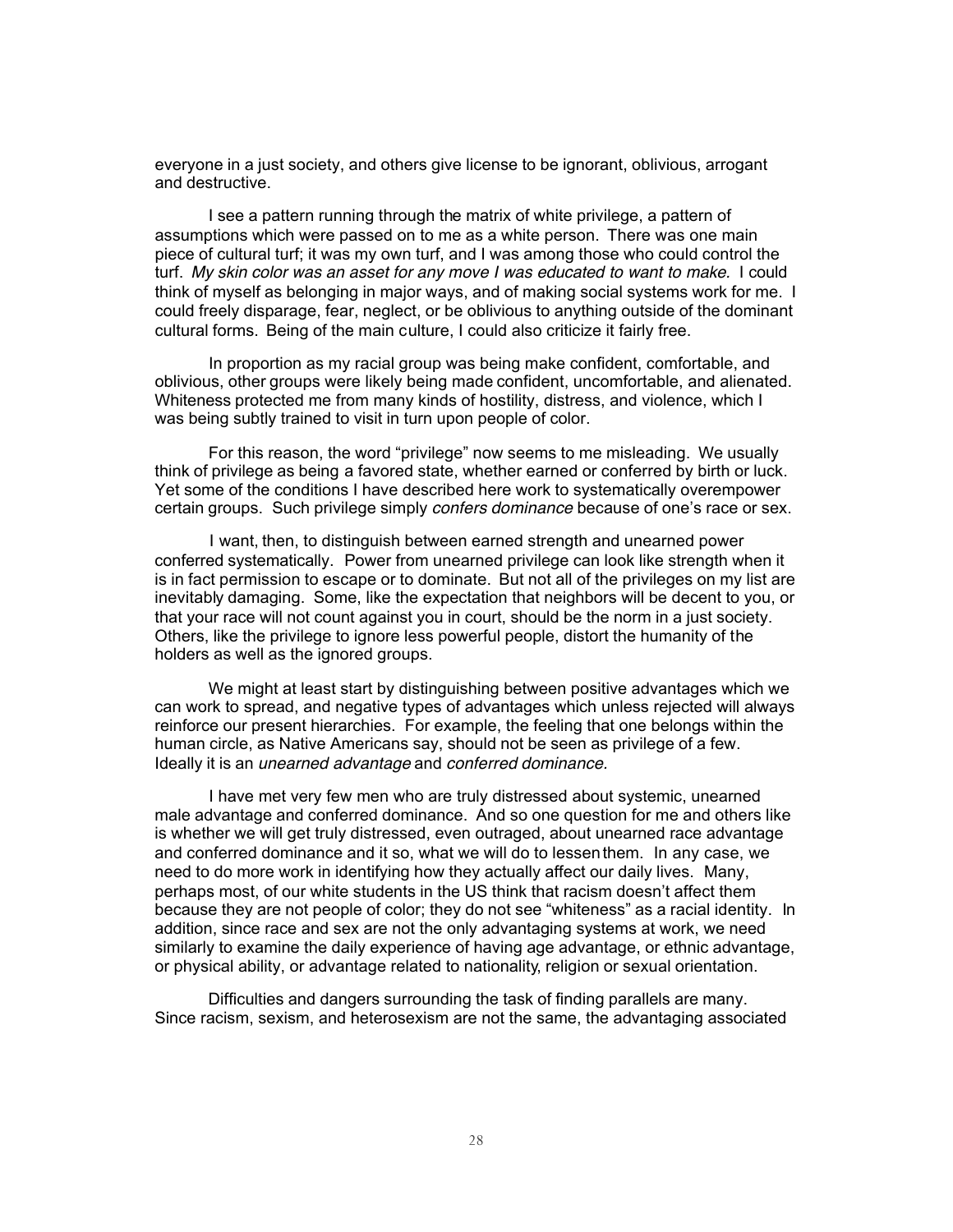with them should not be seen as the same. In addition, it is hard to disentangle aspects of unearned advantage which rest more on social class, economic class, race, religion, sex and ethnic identity than on other factors. Still, all of the oppressions are interlocking, as the Combahee River Collective Statement of 1977 continues to remind us eloquently.

 One factor seems clear about all of the interlocking oppressions. They take both active forms which we can see and embedded forms which as a member of the dominant group one is taught not to see. In my class and place, I did not see myself as a racist because I was taught to recognize racism only in individual acts of meanness by members of my group, never in invisible systems conferring unsought racial dominance on my group from birth.

 Disapproving of the systems won't be enough to change them. I was taught to think that racism could end if white individuals changed their attitudes. [But] a "white" skin in the United States opens many doors for whites whether or not we approve of the way dominance has been conferred on us. Individual acts can palliate, but cannot end, these problems.

 To redesign social systems we need first to acknowledge their colossal unseen dimensions. The silences and denials surrounding privilege are the key political tool here. They keep the thinking about equality or equity incomplete, protecting unearned advantage and conferred dominance by making these taboo subjects. Most talk by whites about equal opportunity seems to me now to be about equal opportunity to try to get into a position of dominance while denying that systems of dominance exist.

 It seems to me that obliviousness about white advantage, like obliviousness about male advantage, is kept strongly inculturated in the United States so as to maintain the myth of meritocracy the myth that democratic choice is equally available to all. Keeping most people unaware that freedom of confident action is there for just a small number of people props up those in power, and serves to keep power in the hands of the same groups that have most of it already.

 Though systematic change takes many decades, there are pressing questions for me and I imagine for some others like me if we raise our daily consciousness on the perquisites of being light-skinned. What well we do with such knowledge? As we know from watching me, it is an open question whether we will choose to use unearned advantage to weaken hidden systems of advantage, and whether we will use any of our arbitrarily-awarded power to try to reconstruct power systems on a broader base.

[1989]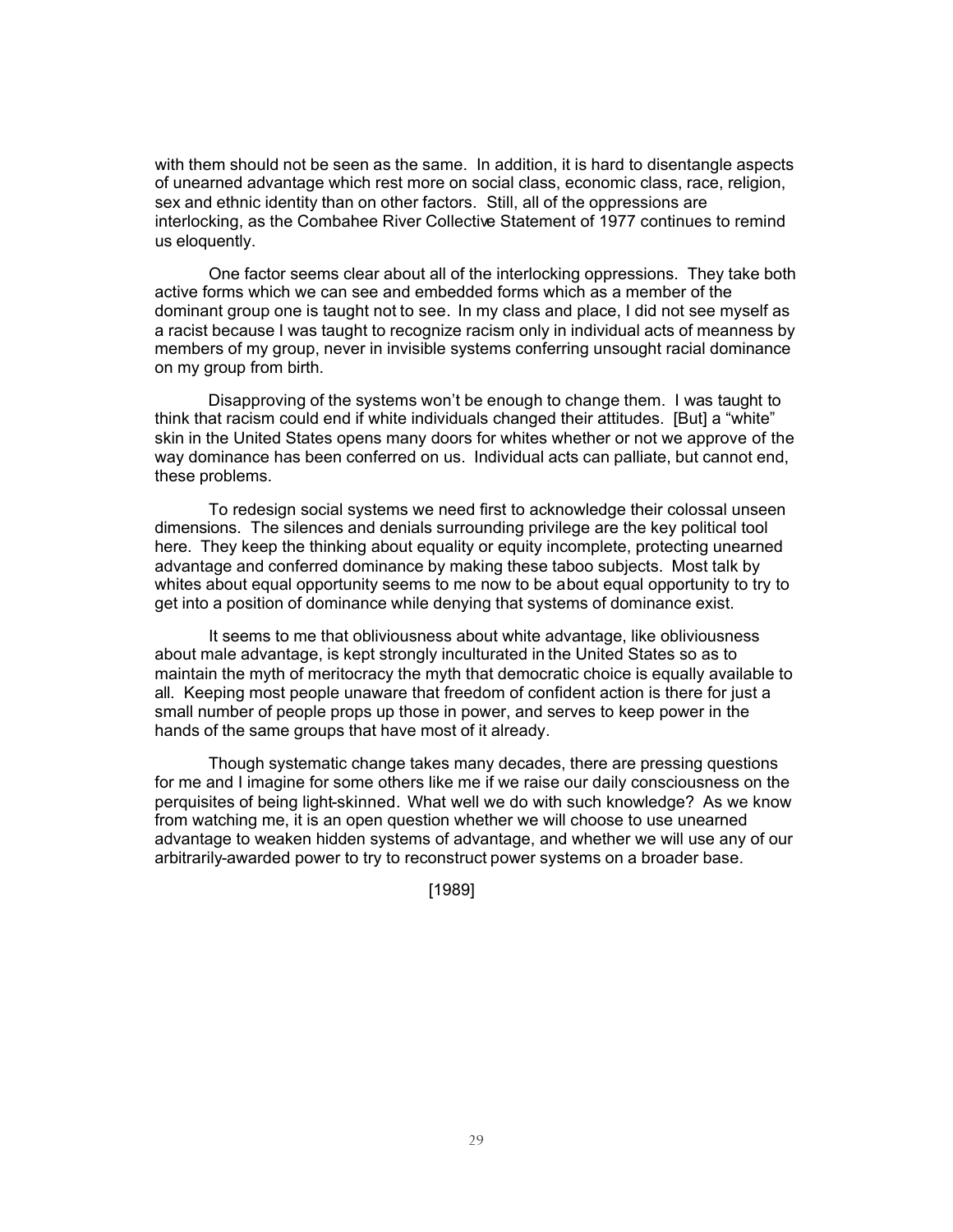## **ACTIVITY: CULTURE BOX**

Time Allotted: 30 MIN

Purpose: Facilitators will allow the participants to think and share different sections of their culture. This activity will allow for participants to get to learn more about each other and set up for deeper conversation, later in the session.

## **Activity**

- Each participant receives an 8-1/2x11-inch piece of paper; drawing instruments and tape should be available.
- Tell participants they are going to work on a quilt square to be brought together into a single quilt, which reflects our community.
- Instructions for participants:
	- o Divide your paper into four quadrants and in each box draw or describe with words (8 min):
		- § **Your name and the story behind your name**
		- One community of which you are a **part, not necessarily this one**
		- § **One religious holiday you celebrate**
		- § **One family value instilled in you when growing up**
	- o Have participants get into a pair with someone they are less familiar with and share **one** item from their quilt block (7 min).
	- o Participants then introduce their partner to the larger group; facilitators tape the pieces together after each introduction (15 min).
	- o Hold up the final quilt noting that our community shares many commonalities yet is composed of individuals with unique gifts and the intent is to allow each to contribute in his or her own way through this process.

## **Resources Needed**

- 2 Facilitators—1) tape papers to make quilt; 2) manage the presentations
- **Markers**
- Multi-colored 8-1/2x11-inch piece of paper

#### **FACILITATOR TIPS**

#### **INTRODUCTIONS**

- If someone comes in late, be sure to let him or her introduce him or herself.
- At this point, have the participants join in the section.

#### **PAIRINGS**

- If there is not an even number of participants, allow one trio to discuss.
- Give participants 7 minutes to share their sections.
- Give a 3-minute warning to ensure switches before opening up the sharing section.

#### **QUILT**

- The quilt should be hung on a wall or somewhere visible to ensure that the varied cultures have some together.
- If it is possible, hang the quilt in a visible spot during each session as a reminder of the diversity of culture.